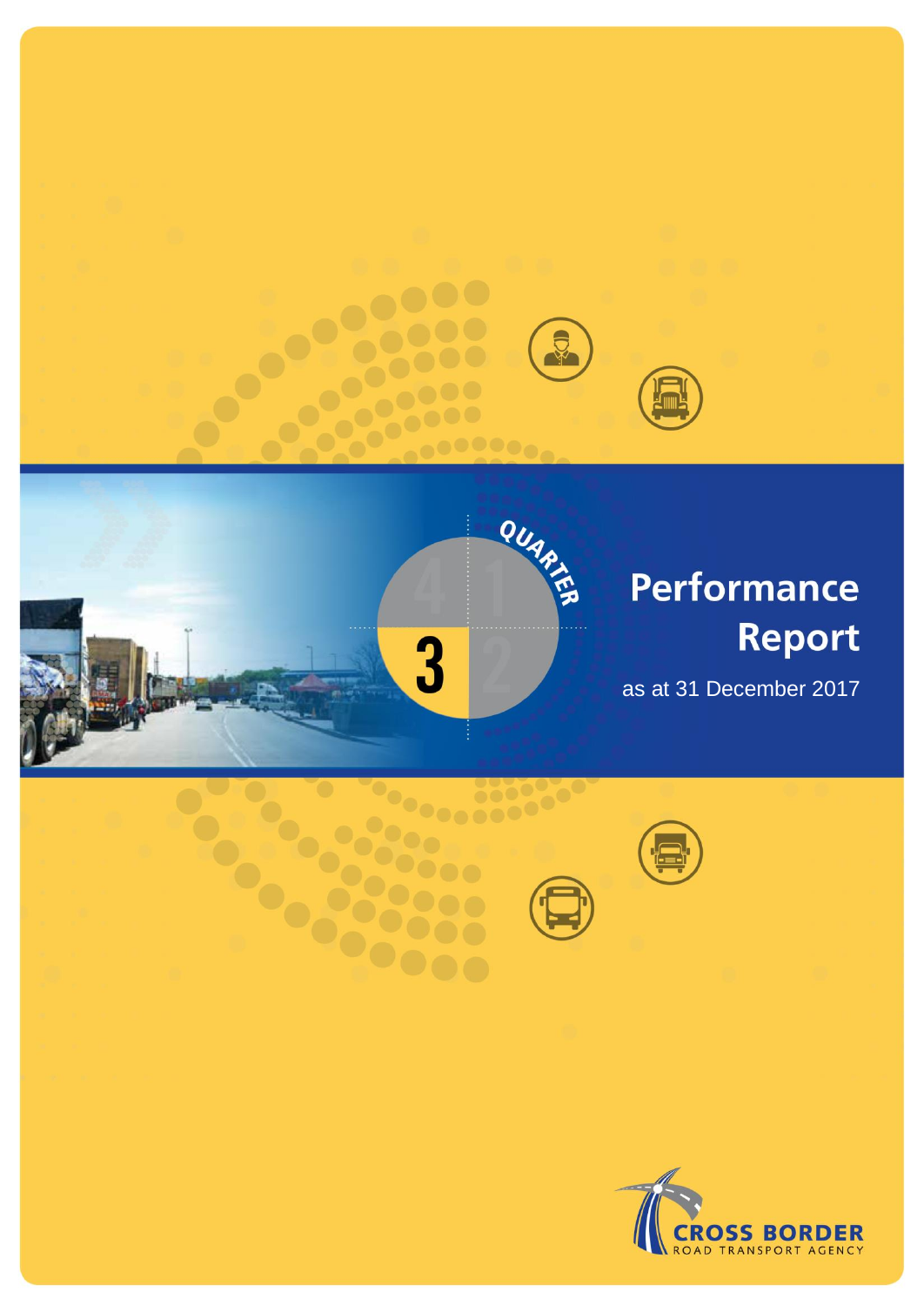# **TABLE OF CONTENTS**

| А. |       |   |
|----|-------|---|
|    |       |   |
|    |       |   |
|    |       |   |
| В. |       |   |
|    | 1.    |   |
|    |       |   |
|    | 2.1   |   |
|    |       |   |
|    | 2.1.2 |   |
|    | 2.1.3 |   |
|    | 2.1.4 |   |
|    |       |   |
|    |       |   |
|    |       |   |
|    | 2.2.3 |   |
|    | 2.2.4 |   |
|    |       |   |
|    |       |   |
|    |       |   |
|    | 2.3.3 |   |
|    | 2.3.4 |   |
|    | 2.4   |   |
|    |       |   |
|    | 2.4.2 |   |
|    | 2.4.3 |   |
|    | 2.4.4 |   |
|    |       | 2 |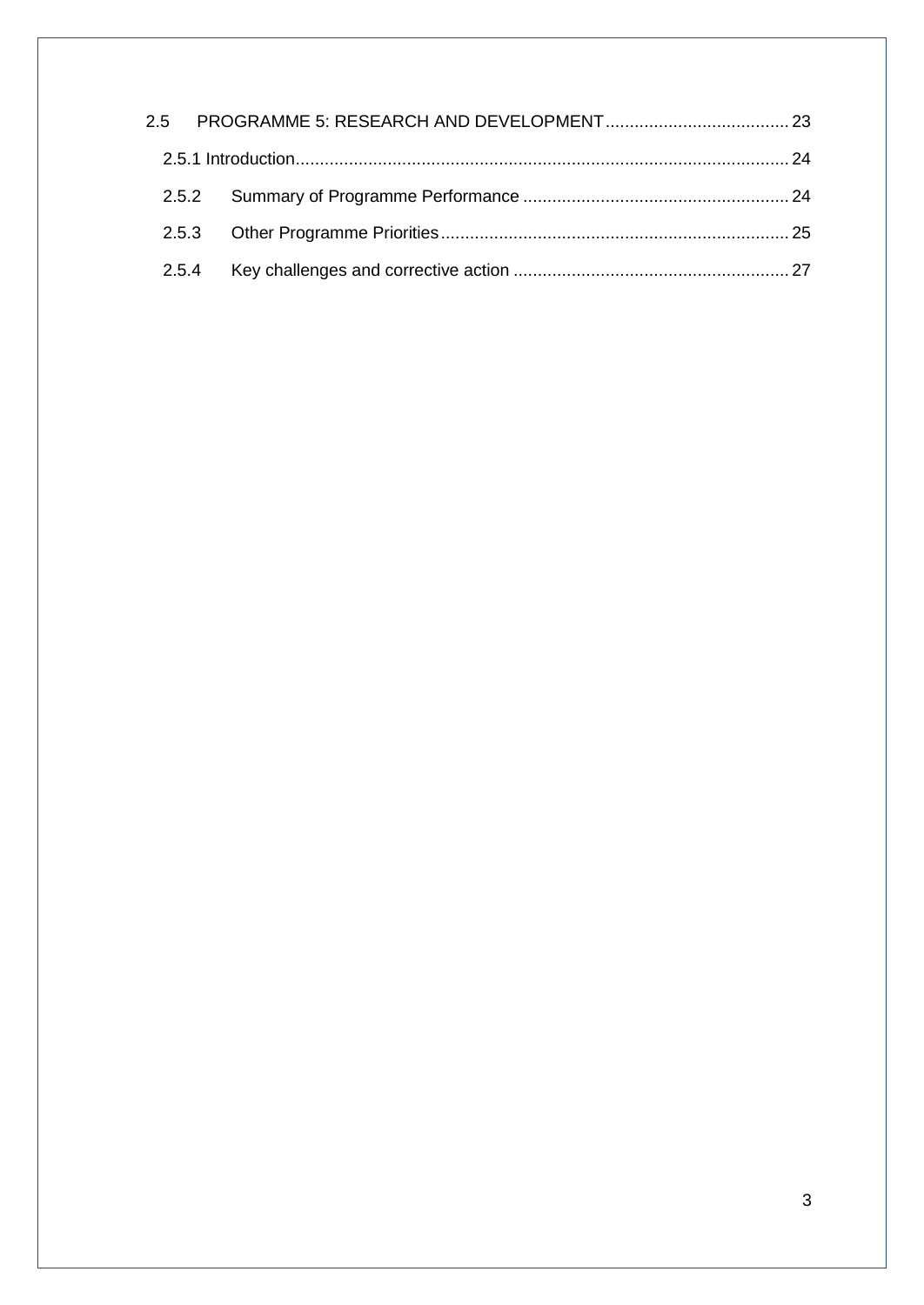## <span id="page-3-0"></span>**A. STRATEGIC OVERVIEW**

### <span id="page-3-1"></span>**1. BACKGROUND**

The Cross-Border Road Transport Agency (C-BRTA) is mandated to regulate access to the commercial cross-border road transport market. Its regulatory function serves as a catalyst for facilitating trade through transport. Cross-border road transport is a prerequisite for the promotion of economic growth and development, the improvement of the quality of life and social interaction of all citizens within the region.

The C-BRTA embraces reality in the domestic and regional environments in order to be able to respond to the needs of transport sector stakeholders. The mid-term review came with an opportunity to refocus initiatives towards strategically positioning the Agency in promoting regional integration. One of the new initiatives currently being pursued by C-BRTA is the Linking Africa Plan (LAP) that is aimed at unlocking Africa's trade potential. This Plan is basically a mechanism for repositioning the role of transport and trade as twin partners that can be catalysts for enabling African countries to transform and diversify their economies by providing them with an incentive for industrialization through peer influence.

The Agency has an approved Annual Performance Plan (APP) which outlines key performance indicators and targets to be pursued during the financial year. The APP enables the Agency to carry forward initiatives started in the past years, leverage on progress achieved and serve as a "vehicle" to reposition the Agency as a strategic and meaningful player within the cross-border road transport industry.

Table 1 below is a concise description of strategic overview: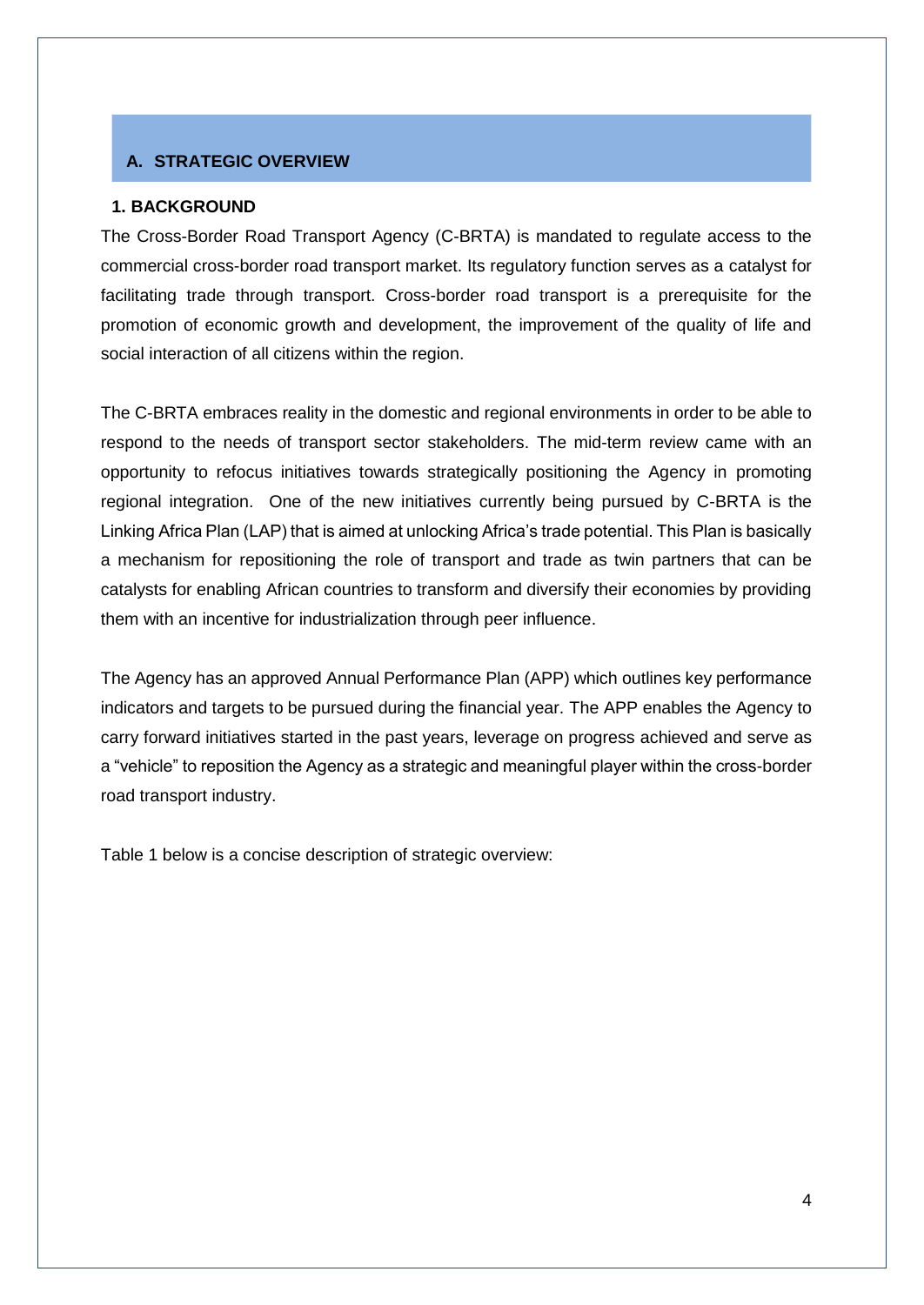# **OUR VISION : The Champion of free-flowing interstate operations**

**OUR MISSION : We spearhead the unimpeded flow of interstate operations thereby facilitating sustainable social and economic development**

| <b>STRATEGIC OBJECTIVES</b>                | <b>KEY PERFORMANCE INDICATORS</b>       | <b>GOALS (Key Success Factors)</b>               |
|--------------------------------------------|-----------------------------------------|--------------------------------------------------|
|                                            | (KPIs)                                  |                                                  |
| <b>GOALS</b>                               | 1. To introduce and implement regulated | Implemented scientific tool used by<br>$\bullet$ |
| Facilitate unimpeded flow of cross-        | competition of cross border movements   | Regulatory<br>Committee<br>the<br>to:            |
| border transport                           | as pertaining to cross border movements | manage supply and demand of                      |
| Strategic positioning to promote           |                                         | cross-border passenger transport                 |
| integration of the African continent       |                                         | <b>Published Permit Fee Regulations</b>          |
| Promote safe and reliable cross-           | 2. To improve compliance with road      | Developed<br>and<br>Implemented<br>$\bullet$     |
| border transport                           | transport legislation                   | Compliance<br>Operator                           |
| Enhance<br>organisational                  |                                         | <b>Accreditation Scheme (OCAS)</b>               |
| performance in order to improve            |                                         | Number of operator and corridor                  |
| sustainability                             |                                         | profiling<br>decision<br>reports<br>for          |
|                                            |                                         | making                                           |
| <b>KEY SUCCESS FACTORS</b>                 | 3. To establish and sustain strategic   | Developed<br>implemented<br>and<br>$\bullet$     |
| There is unimpeded flow in cross-          | partnerships with stakeholders so as to | stakeholder management plan                      |
| border transport operations                | enable the Agency to achieve its        | Facilitated the implementation of                |
| enhanced<br><b>There</b><br>regional<br>is | objectives                              | the SADC protocol and regional                   |
| integration through efficient cross-       |                                         | agreements.                                      |
| border road transportation.                | 4.To proactively provide value added    | Number of Annual State of Cross-<br>$\bullet$    |
|                                            | Minister of<br>advisory services to the | border<br>operations<br>reports                  |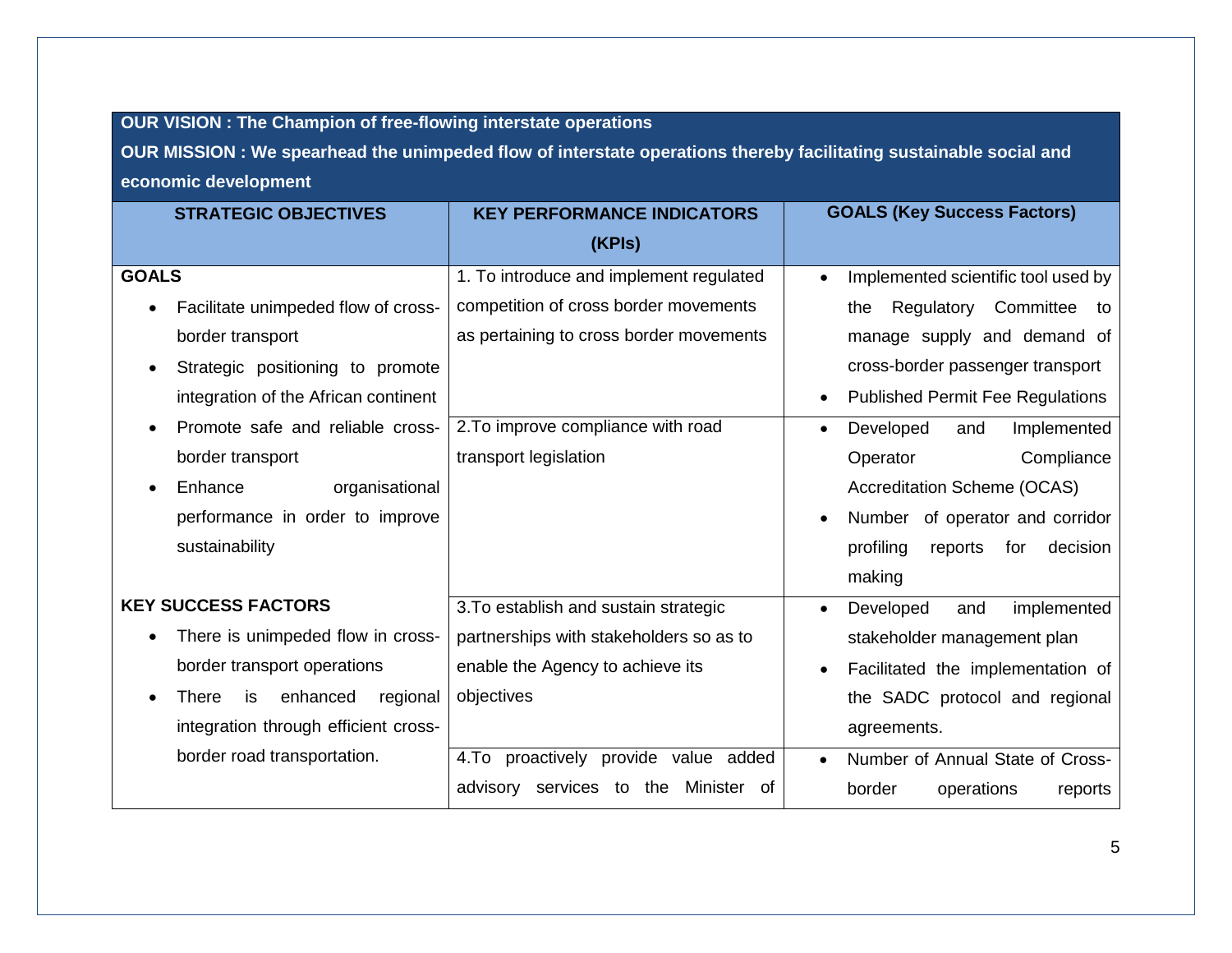# **OUR VISION : The Champion of free-flowing interstate operations**

**OUR MISSION : We spearhead the unimpeded flow of interstate operations thereby facilitating sustainable social and economic development**

| <b>STRATEGIC OBJECTIVES</b>              | <b>KEY PERFORMANCE INDICATORS</b>         | <b>GOALS (Key Success Factors)</b>            |
|------------------------------------------|-------------------------------------------|-----------------------------------------------|
|                                          | (KPIs)                                    |                                               |
| There is safe and reliable cross-        | Transport and other relevant stakeholders | (ASCBOR)<br>submitted<br>the<br>to            |
| border transportation.                   | on cross border matters in the transport  | <b>Minister</b><br>other<br>relevant<br>and   |
| C-BRTA's organisational performance is   | sector                                    | stakeholders                                  |
| enhanced in compliance with the relevant |                                           | Number<br>profiles<br>country<br>of           |
| policies and regulations                 |                                           | developed                                     |
|                                          |                                           | Developed a model to calculate                |
|                                          |                                           | transit and cost of delays at                 |
|                                          |                                           | commercial border posts                       |
|                                          | 5. To proactively promote transformation  | Developed and implemented                     |
|                                          | and development of the cross-border       | industry development strategy                 |
|                                          | industry                                  |                                               |
|                                          | 6. To ensure the financial viability and  | Implemented cross border charges              |
|                                          | sustainability of the C-BRTA              | as an additional revenue streams              |
|                                          |                                           |                                               |
|                                          | efficiencies in business<br>7.To improve  | Developed and implemented cross-<br>$\bullet$ |
|                                          | operations                                | border management system                      |
|                                          |                                           | Percentage of temporary permits<br>$\bullet$  |
|                                          |                                           | issued<br>within<br>pre-determined            |
|                                          |                                           | turnaround times                              |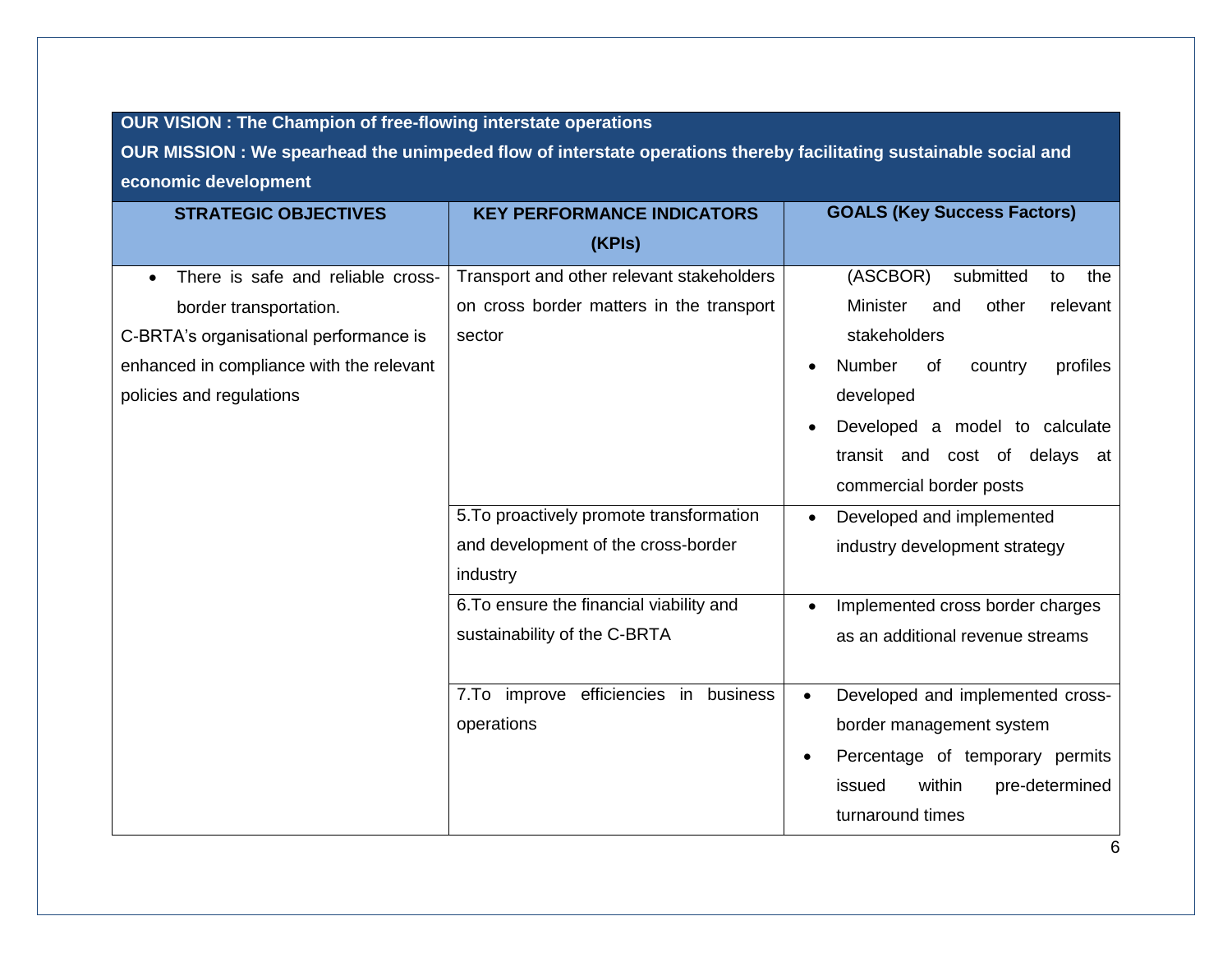## <span id="page-6-0"></span>**2. CORE VALUES**

The values, **I**ntegrity, **T**ransparency, **R**eliability, **E**fficiency, **E**ffectiveness and **S**ocial responsibility abbreviated "**ITREES**" are the core priorities of the Agency's culture. The Agency will endeavour to attract and retain individuals who subscribe to the values.

## <span id="page-6-1"></span>**3. LEGISLATIVE AND OTHER MANDATES**

The C-BRTA is a Schedule 3A public entity in terms of the Public Finance Management Act, No 1 of 1999 (PFMA). The C-BRTA's strategic goals are informed by the constitutional mandate, various legislative mandates, Government policies and other directives inter alia:

## **Constitutional Mandate**

C-BRTA complies with the Constitution of the Republic of South Africa with specific reference to the following sections;

- Section 41: Co-operative governance values;
- Section 195: Basic values and principles governing public administration;
- Sections 231: International agreements.

## **Other Policy Mandates**

- Cross-Border Road Transport Act, 4 of 1998,
- The National Land Transport Act, 5 of 2009,
- National Road Traffic Act, 93 of 1996,
- The National Development Plan
- Tourism Act, 3, of 2014,
- The SADC Protocol on Transport, Communications and Meteorology,
- Hazardous substances Act, 15 of 1973,
- Bilateral Agreements The 1996 White Paper on Transport
- The SACU MoU,
- The Trans Kalahari Corridor (TKC) MoU,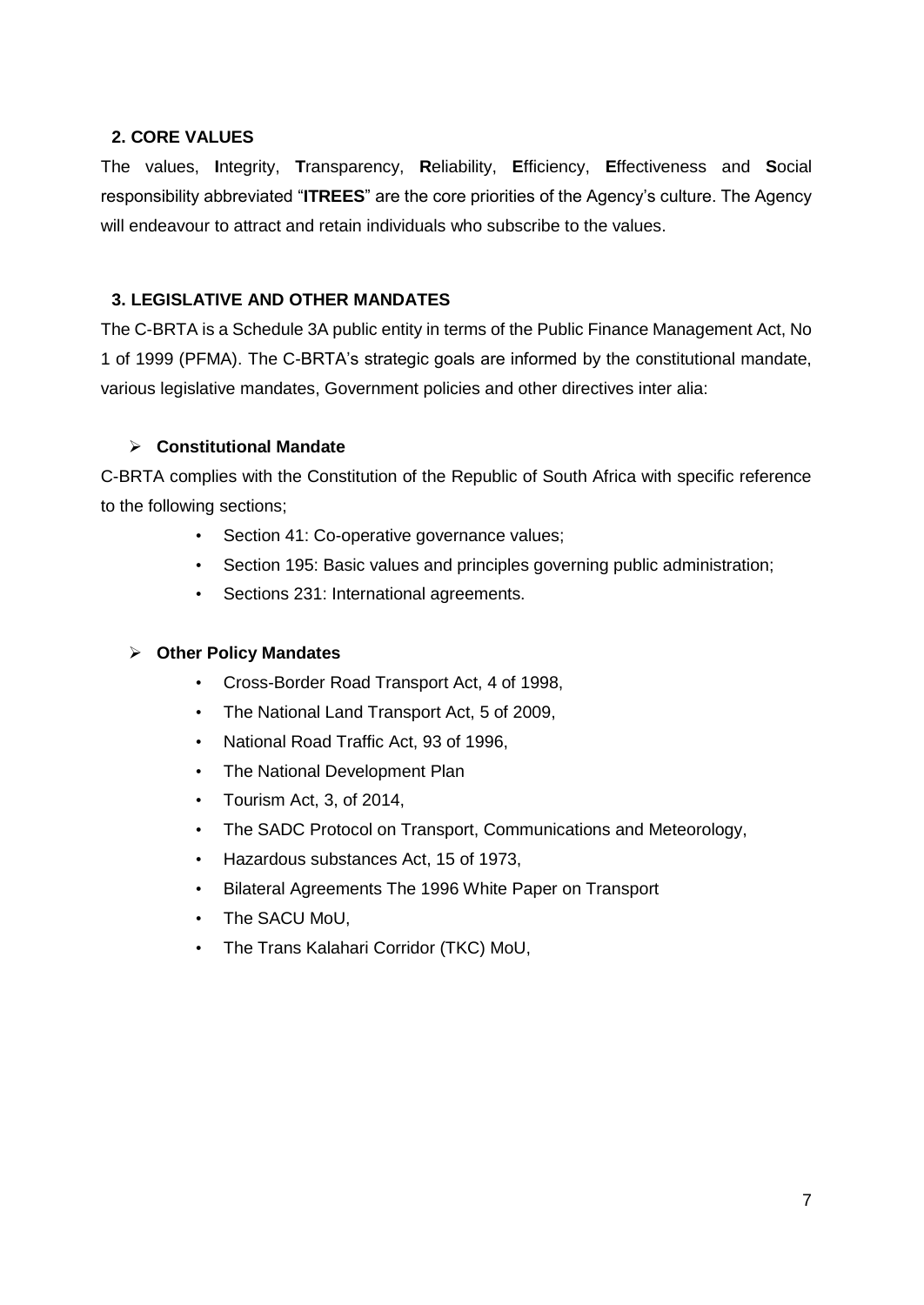# <span id="page-7-0"></span>**B. PROGRAMME PERFORMANCE INFORMATION**

## <span id="page-7-1"></span>**1. EXECUTIVE SUMMARY**

This report provides a summary of the key milestones that the Agency has achieved in the implementation of the 2017/18 Annual Performance Plan (APP) and progress in carrying out its mandate as prescribed in the Act.

The Agency has seven (7) strategic objectives and thirteen (13) performance indicators that are managed through the five (5) programmes. The following are some of the key achievements for the period under review:

• Market Access Regulations (MAR):

The MAR model, which is a tool to regulate competition on the different corridors, has been refined and implemented by the Regulatory division. Quarterly report is produced by the division indicating the split of passenger transport per corridor.

Operator Compliance Accreditation Scheme (OCAS)

The drafting of legislation proposal that will enable the operationalization of the Operator Compliance Accreditation Scheme (OCAS) was completed during the quarter.

## • Industry Development Strategy

The Agency's transformation agenda remains a priority as it will address the imbalances that have been noted in the transport fraternity, especially within the freight sub-sector. The priority for the financial year is the development of an Industry Development Strategy. The draft strategy has been developed and various industry stakeholders have been consulted during the drafting of the strategy. Once approved by the Board, the strategy will be shared with the Department of Transport (DoT).

Hosting of the International Cross Border Indaba and SADC Workshop

This being a year of a great stalwart Oliver Reginald Tambo, the Agency in partnership with the DoT, with the support of the Southern African Development Community (SADC) Secretariat hosted the inaugural OR Tambo International Road Transport Indaba. This was preceded by a SADC workshop to review the implementation of road transport provisions of Chapters 5 and 6 of the SADC Protocol on Transport, Communications and Meteorology (SADC Protocol), as well as the provisions of the bilateral Cross-Border Road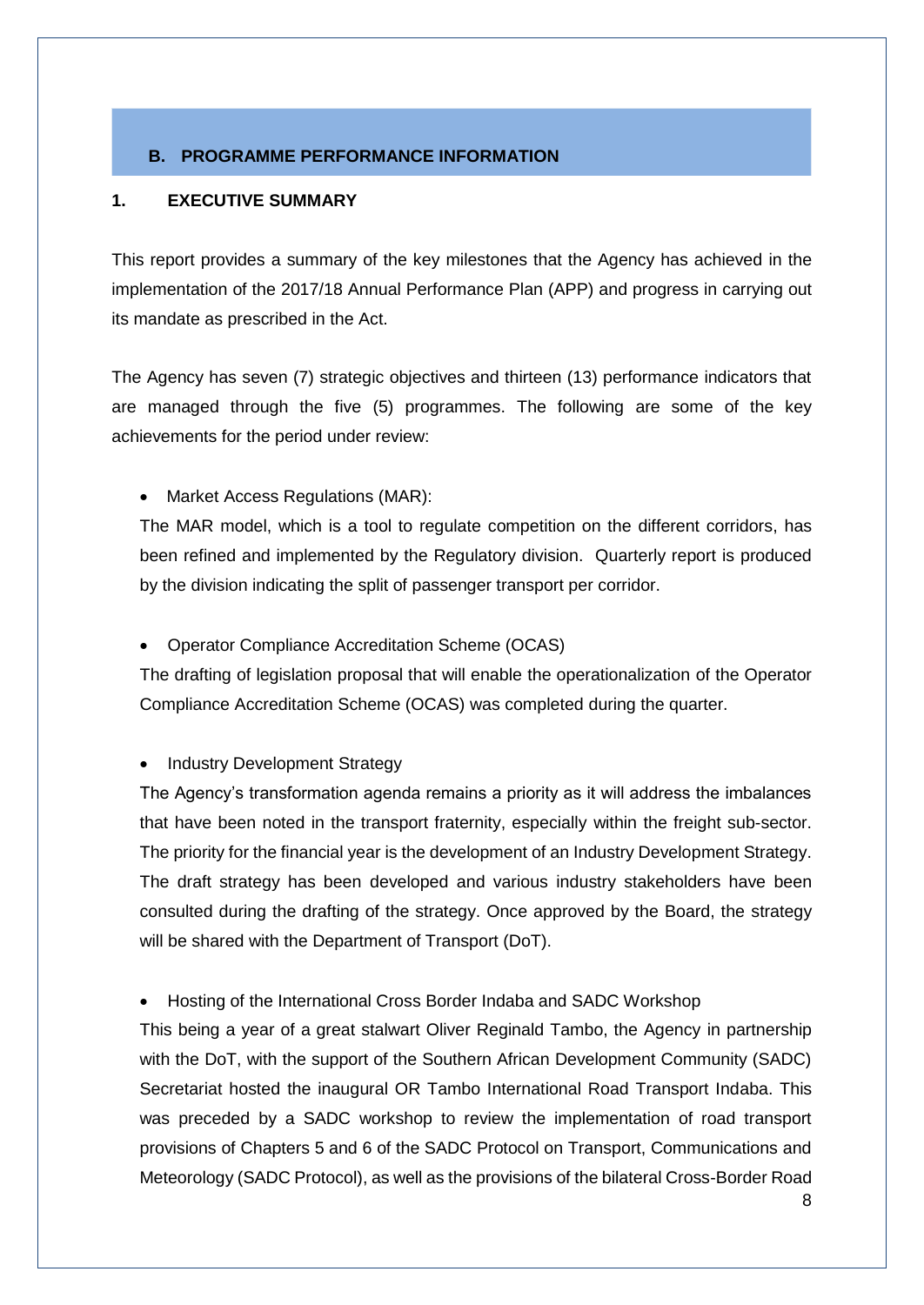Transport Agreements. The highlight of the SADC workshop was the establishment of the Cross-Border Transport Regulators Forum. The proposal for the establishment of the forum has since been approved by the Council of Ministers of Transport in the region. The major role of this forum is to lobby and assist member states with the implementation of the SADC Protocol and regional agreements.

Out of the OR Tambo Cross Border Road Transport Indaba, the Agency was able to solicit buy-in and support from the member states in the development of the Linking Africa Plan. Moreover, there were inputs on interventions that should be implemented within the road transport and trade environment in order to enhance transport movement facilitation, transport system performance, intra Africa trade and industrialisation.

In conclusion, there have been challenges that impacted negatively on the initiatives aimed at ensuring that the Agency is financially viable and sustainable. Although the target on the introduction of cross border charges was not achieved; the business case has been finalized and currently awaits presentation to the governance structures at the DoT. A model for the determination of permit tariffs was developed and regulations for 2018 permit tariffs was developed and submitted to the Department for further processing. .

## <span id="page-8-0"></span>**2. Summary on Organisational Performance**

The section below outlines progress made in the implementation of the 2017/18 APP, with specific emphasis on the key performance indicators achieved during the period under review. Performance or progress on annual targets is monitored through tracking of quarterly targets that are championed by relevant programmes as listed below:

Programme 1*:* Administration; Programme 2: Regulatory Services; Programme 3: Profiling Services; Programme 4: Stakeholder Management; and Programme 5: Research and Advisory Services

For the quarter under review, the Agency achieved eleven (11) out of thirteen (13) targets, representing 84.62% performance level. Figure 1 and 2 below depict the overall organisational performance for the quarter under review and performance per programme:

## *Figure 1: Organisational Performance*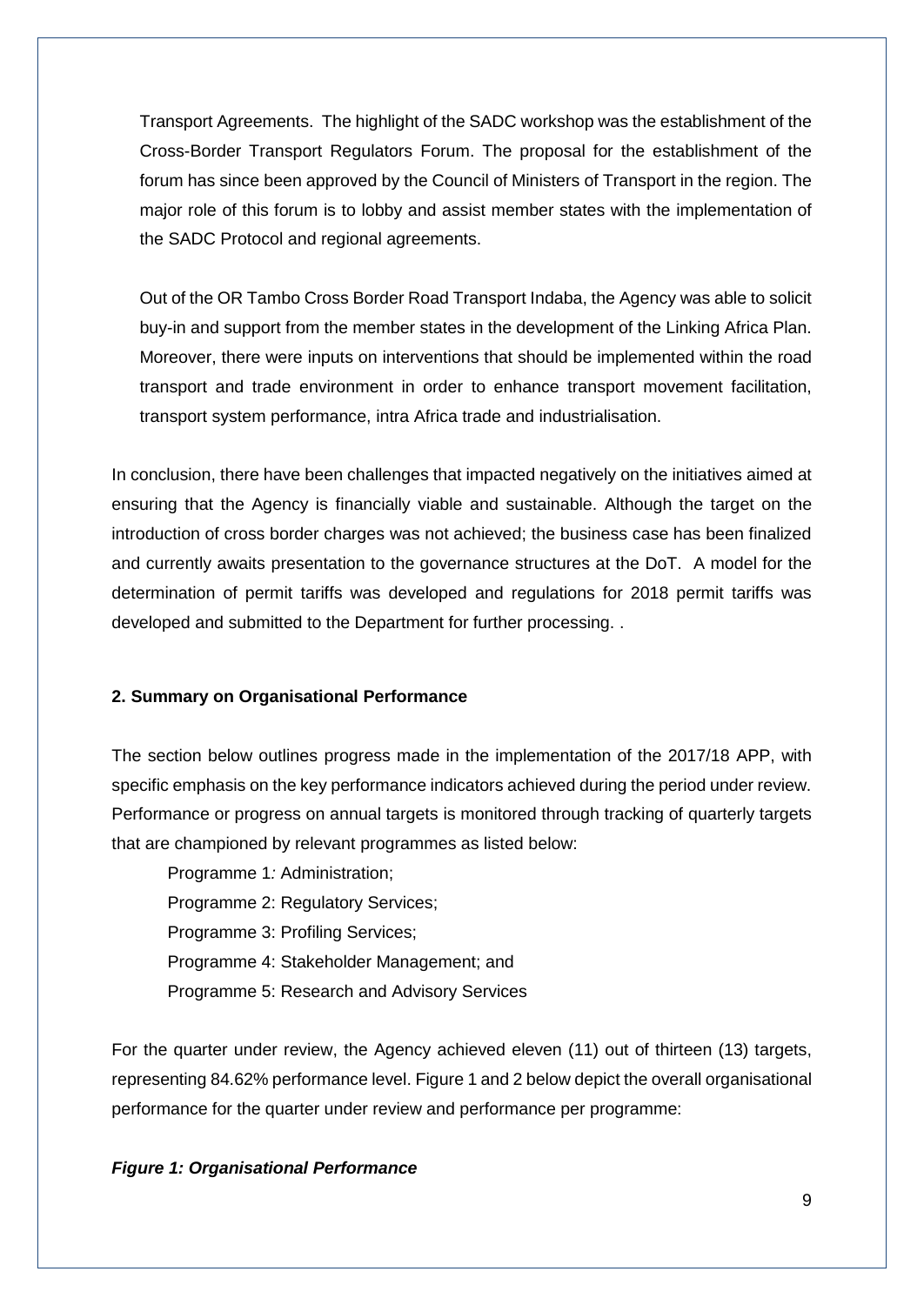

*Figure 2: Performance per Programme*

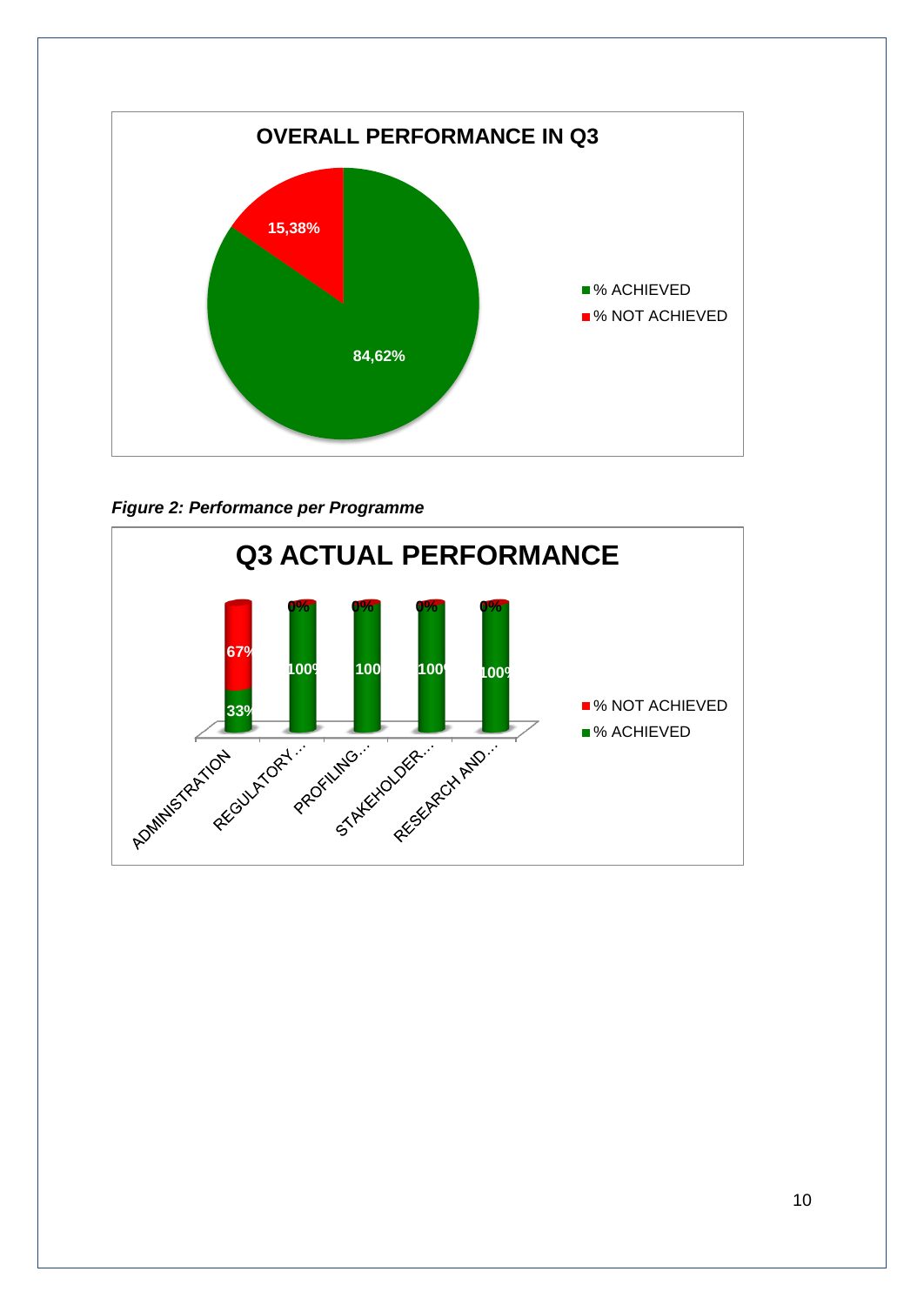# <span id="page-10-0"></span>**2.1 PROGRAMME 1: ADMINISTRATION**

## <span id="page-10-1"></span>**2.1.1 Introduction**

The purpose of this Programme is to ensure effective leadership and administrative support to the C-BRTA on the delivery of its set objectives. The areas under Administration are reflected below:

## **Corporate Services**

- Provides professional advice and corporate service support that includes human resources, legal services and facilities management.
- **Finance and SCM**
	- Provides financial and supply chain management to the Agency while ensuring compliance with statutory requirements and best practice models.
- **Information and Communication Technology (ICT)**
	- Provides information and communication technology support to the Agency while ensuring compliance with statutory requirements and best practice models.

# <span id="page-10-2"></span>**2.1.2 Summary of Programme Performance Information**

| <b>KPI</b>                                                                                                        | <b>Planned Target</b>                                                                                                 | <b>Actual</b>                                                                                                                                                                                                                                                                  | <b>Achieved/Not</b> | <b>Reason for Non-/</b>                                                                                                                                                                                                                                 |
|-------------------------------------------------------------------------------------------------------------------|-----------------------------------------------------------------------------------------------------------------------|--------------------------------------------------------------------------------------------------------------------------------------------------------------------------------------------------------------------------------------------------------------------------------|---------------------|---------------------------------------------------------------------------------------------------------------------------------------------------------------------------------------------------------------------------------------------------------|
|                                                                                                                   |                                                                                                                       | <b>Performance</b>                                                                                                                                                                                                                                                             | <b>Achieved</b>     | over achievement                                                                                                                                                                                                                                        |
| Developed<br>and<br>implemented<br>new<br>revenue<br>streams<br>as<br>financial<br>per<br>sustainability strategy | <b>EXCO</b><br>approved<br>Close out report<br>Consultation<br>on<br>with<br>relevant<br>stakeholders                 | The<br>amended<br><b>Business Case on</b><br>levying of cross-<br>border<br>charges<br>was submitted to<br>DoT<br>in the<br>the<br>previous<br>quarter<br>and still awaiting<br>presentation<br>to<br>the<br>governance<br>structures at the<br>Department<br>for<br>approval. | <b>Not achieved</b> | Consultation<br>with<br>various stakeholders<br>(National Treasury,<br>DHA,<br>DTI.<br>$etc.$ )<br>could<br>be<br>not<br>undertaken as<br>the<br><b>Business Case must</b><br>first be endorsed by<br>Governance<br>the<br>within<br>structures<br>DoT. |
| Developed<br>and<br>implemented<br>new<br>cross-border<br>management system                                       | <b>EXCO</b><br>approved<br>business case on<br>of<br>the<br>phase 1<br>border<br><b>Cross</b><br>management<br>system | Business case for<br>the<br>Integrated<br><b>Border</b><br>Cross<br>Management<br>System<br>was<br>completed<br>and<br>approved.                                                                                                                                               | Achieved            | Not applicable as<br>the target is<br>achieved                                                                                                                                                                                                          |
| Developed Permit Fee<br>Regulations                                                                               | Progress<br>Report<br>on consultations                                                                                | The permit tariffs<br>determination<br>model was                                                                                                                                                                                                                               | <b>Not Achieved</b> | The target was not<br>achieved as<br>consultation could                                                                                                                                                                                                 |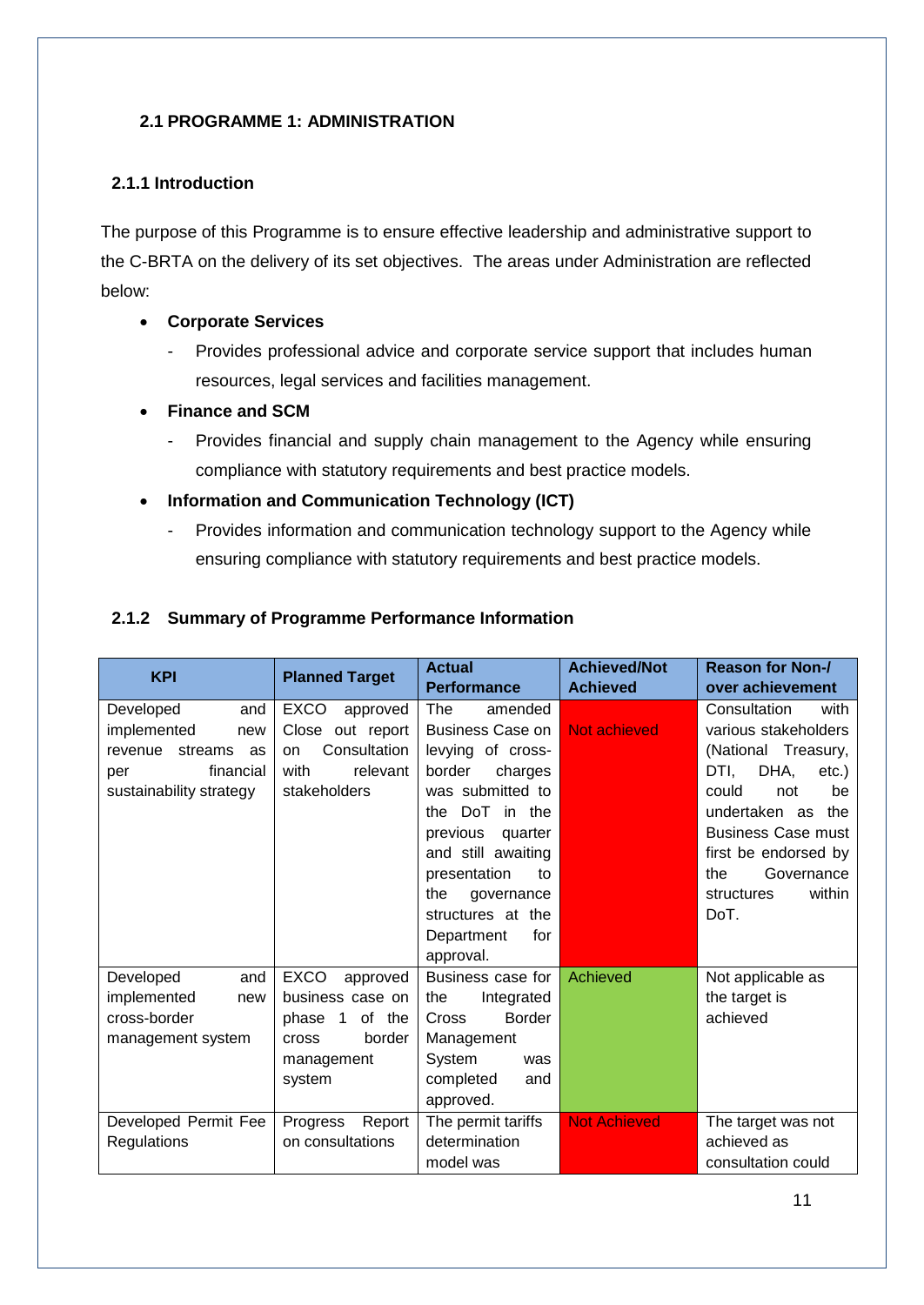| <b>KPI</b> | <b>Planned Target</b> | <b>Actual</b><br><b>Performance</b> | <b>Achieved/Not</b><br><b>Achieved</b> | <b>Reason for Non-/</b><br>over achievement |
|------------|-----------------------|-------------------------------------|----------------------------------------|---------------------------------------------|
|            |                       | developed and                       |                                        | not be undertaken                           |
|            |                       | draft Permit Tariff                 |                                        | before the                                  |
|            |                       | Regulations were                    |                                        | regulations are                             |
|            |                       | compiled in two                     |                                        | published. The                              |
|            |                       | languages and                       |                                        | regulations are                             |
|            |                       | submitted to DoT.                   |                                        | currently with the                          |
|            |                       |                                     |                                        | DoT for publishing.                         |

# **Developed and implemented new revenue streams as per financial sustainability strategy:**

The reviewed business case on the introduction of cross border charges was submitted to the DoT and currently awaits presentation to the relevant governance structures. The business case was reviewed and finalized after obtaining inputs from SANRAL, Road Accident Fund and DoT.

Consultations with various affected stakeholders (e.g. DHA, DTI, DIRCO, Department of Tourism, and National Treasury) could not take place as the business case has to be first approved by the Executive Committee of the Department as well as the Senior Management Committee.

# **Developed and implemented new cross-border management system**

The completion of the business case for the Integrated Cross Border Management system (ICBMS), along with the Enterprise Architecture, has been a significant achievement for the Agency as it will enable the development and implementation of the new cross border management system in 2018/19. The specification for the new system has been drafted and will go through various approval processes during the 4<sup>th</sup> quarter of the current financial year.

# **Developed Permit Fee Regulations**

The Permit Tariff determination model was developed to determine the permit tariffs for 2018/2019 financial year. The model was also tested for integrity and accuracy by a Transport Economist. The draft 2018 Permit Tariff Regulations were compiled in two languages (English and Afrikaans) and submitted, together with the report of the Transport Economist, to the Department for further processing.

# <span id="page-11-0"></span>**2.1.3 Other Programme Priorities**

Finance and Supply Chain Management unit continued to monitor performance against the budget through the compilation of monthly management accounts. Through cost containment,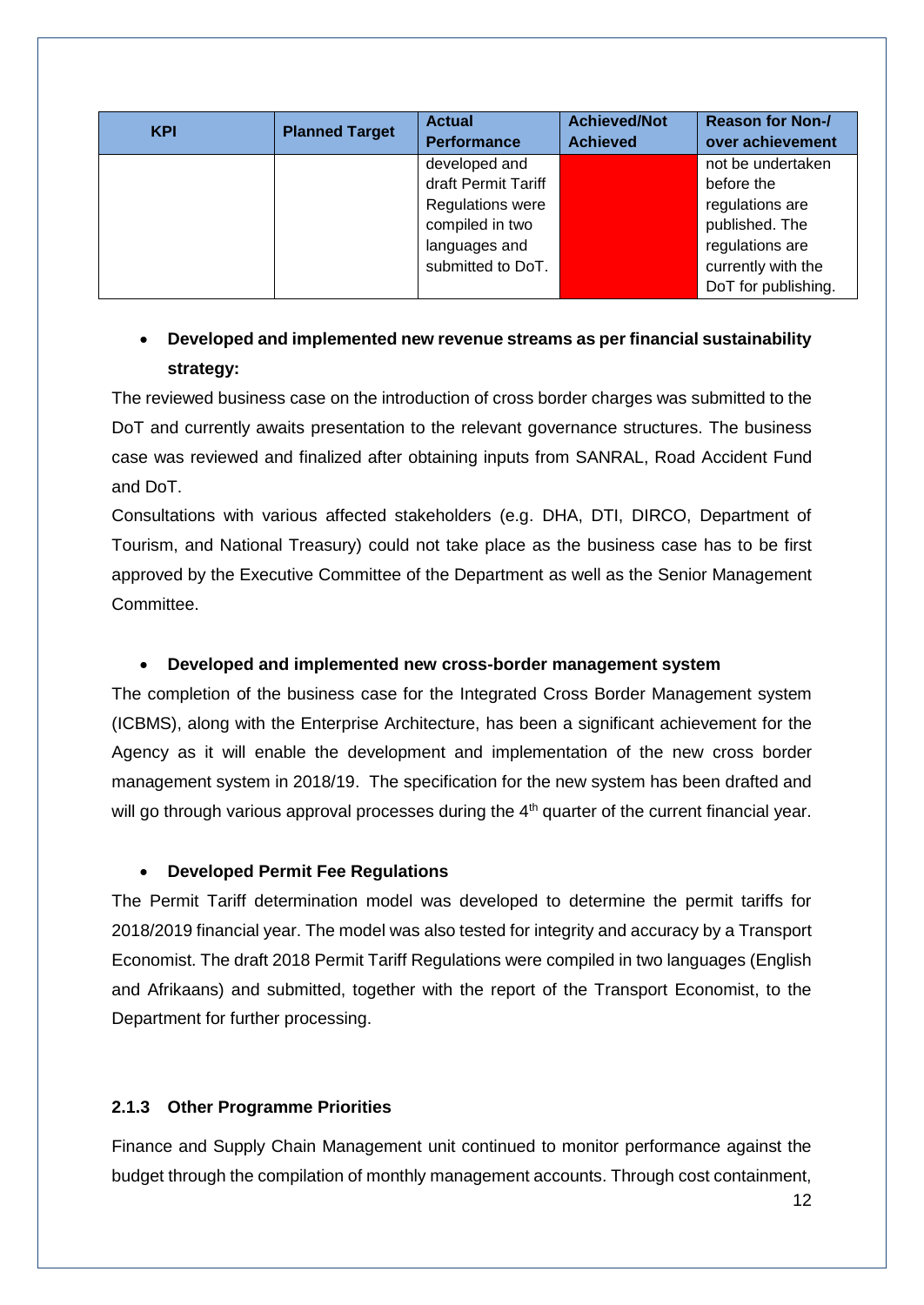the Agency has been able to generate savings on expenditure to off-set the under collection of targeted permit revenue. The Agency also ensures that supply chain transactions are in compliance with the relevant prescripts. The following bids were evaluated and adjudicated during the quarter:

- Maintenance and Support of law enforcement system (Enforcer)
- Panel of researchers
- Storage Management.

## <span id="page-12-0"></span>**2.1.4 Key challenges and corrective action**

Consultations with various stakeholders on the introduction of cross border charges and the new permit regulations could not take place as the business case on cross border charges was not yet approved by the governance structures within DoT and the draft 2018 permit tariff regulations were not yet published for public comments. Management is constantly followingup with the Department to ensure that the necessary approvals are obtained.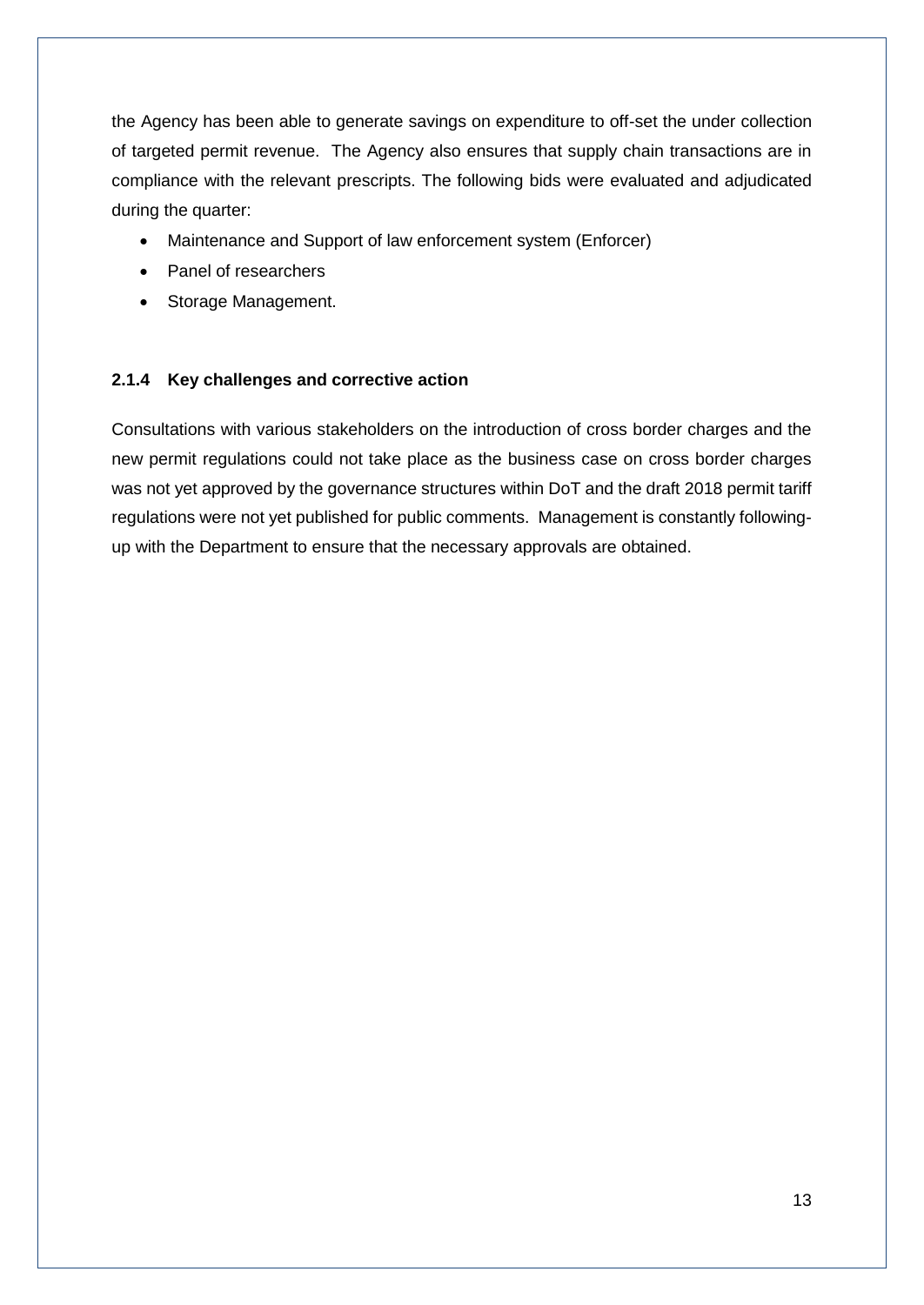## <span id="page-13-0"></span>**2.2 PROGRAMME 2: REGULATORY SERVICES**

## <span id="page-13-1"></span>**2.2.1 Introduction**

This Programme is responsible for regulating access to the cross-border road transport market (freight and passengers) through a permit administration regime. The Programme is geared towards promotion of socio-economic development and regional integration through compliance to the Agency's legislation and other related legislation, including the provisions of the bi-lateral and multi-lateral road transport agreements.

Below is a summary of programme performance information:

## <span id="page-13-2"></span>**2.2.2. Summary of Programme Performance**

| <b>KPI</b>                                                                                                                                                       | <b>Planned</b><br><b>Target</b>                           | <b>Actual</b><br><b>Performance</b>                                                                                                                                                                                                                                                                                                                                                                | <b>Achieved/Not</b><br><b>Achieved</b> | for<br><b>Reason</b><br>Non-/<br>over<br>achievement |
|------------------------------------------------------------------------------------------------------------------------------------------------------------------|-----------------------------------------------------------|----------------------------------------------------------------------------------------------------------------------------------------------------------------------------------------------------------------------------------------------------------------------------------------------------------------------------------------------------------------------------------------------------|----------------------------------------|------------------------------------------------------|
| Implemented<br>scientific<br>tool<br>the<br>used by<br>Regulatory<br>Committee<br>to<br>manage supply<br>and demand of<br>cross-border<br>passenger<br>transport | Pilot the<br>scientific tool on<br>remaining<br>corridors | refined<br><b>The</b><br><b>MAR</b><br>parameters<br>were<br>workshopped<br>with<br>the<br>Regulatory<br>Committee and<br>approved<br>by<br>EXCO for full<br>implementation<br>all<br>across<br>passenger<br>routes. The tool<br>was<br>implemented in<br>the<br>previous<br>quarter and in<br>the<br>quarter<br>under<br>review.<br>Implementation<br>continued<br>across<br>passenger<br>routes. | Achieved                               | Not applicable<br>as the target is<br>achieved       |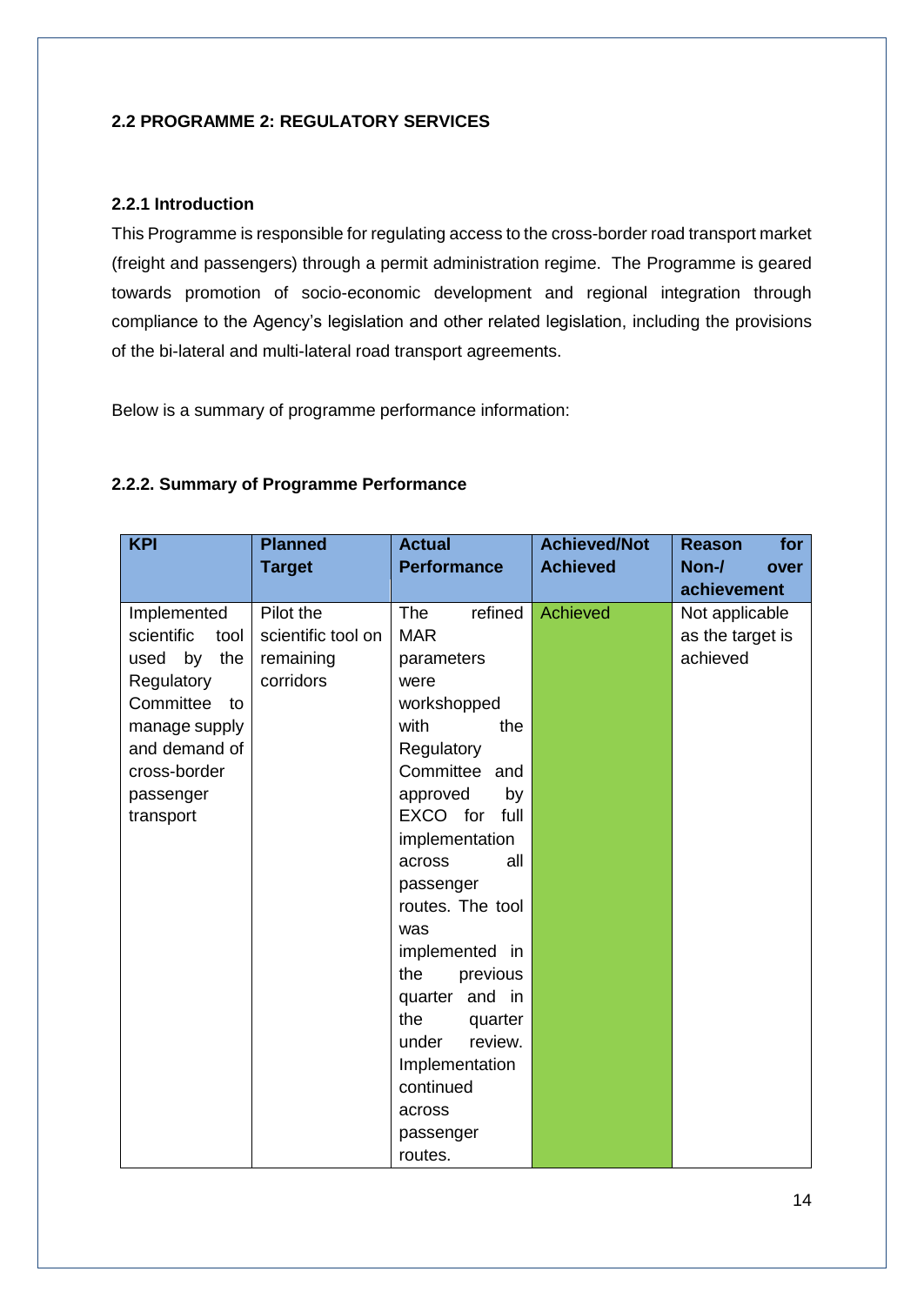| <b>KPI</b>       | <b>Planned</b>    | <b>Actual</b>              | <b>Achieved/Not</b> | <b>Reason</b><br>for |
|------------------|-------------------|----------------------------|---------------------|----------------------|
|                  | <b>Target</b>     | <b>Performance</b>         | <b>Achieved</b>     | Non-/<br>over        |
|                  |                   |                            |                     | achievement          |
| Developed and    | Draft legislative | draft<br>A                 | <b>Achieved</b>     | Not applicable       |
| Implemented      | reform proposal   | legislative                |                     | as the target is     |
| Operator         |                   | reform proposal            |                     | achieved             |
| Compliance       |                   | was developed              |                     |                      |
| Accreditation    |                   | the<br>during              |                     |                      |
| Scheme           |                   | quarter.                   |                     |                      |
| (OCAS)           |                   |                            |                     |                      |
|                  |                   |                            |                     |                      |
| of<br>Percentage | $90\% \text{ of}$ | 99.85% of                  | <b>Achieved</b>     | Not applicable       |
| temporary        | compliant         | compliant                  |                     | as the target is     |
| permits issued   | applications for  | temporary                  |                     | achieved             |
| within<br>pre-   | temporary         | permit                     |                     |                      |
| determined       | permits           | applications               |                     |                      |
| turnaround       | processed and     | were processed             |                     |                      |
| times            | permits issued    | and issued                 |                     |                      |
|                  | in front office   | within an                  |                     |                      |
|                  | within 1 day      | average of<br>1hour and 52 |                     |                      |
|                  | 90% of            | minutes for both           |                     |                      |
|                  | compliant         | front and                  |                     |                      |
|                  | applications for  | remote office.             |                     |                      |
|                  | temporary         |                            |                     |                      |
|                  | permits           |                            |                     |                      |
|                  | processed and     |                            |                     |                      |
|                  | permits issued    |                            |                     |                      |
|                  | in remote office  |                            |                     |                      |
|                  | within 2 days     |                            |                     |                      |

# **Implemented scientific tool used by the Regulatory Committee to manage supply and demand of cross border passenger transport**

The MAR model with refined parameters was presented to the Regulatory Committee at a workshop and subsequently considered and approved by the Executive Committee in quarter 2 for full implementation across all passenger routes. The model with refined parameters is currently being implemented and the implementation status report will be submitted for Regulatory Committee's consideration during quarter 4.

# **Operator Compliance Accreditation Scheme (OCAS)**

The key target for this financial year is the submission of memoranda to COTO and MINMEC for buy-in as well as the drafting of the legislative reform proposal in support of the implementation of OCAS. A presentation on OCAS was made to the Executive Committee of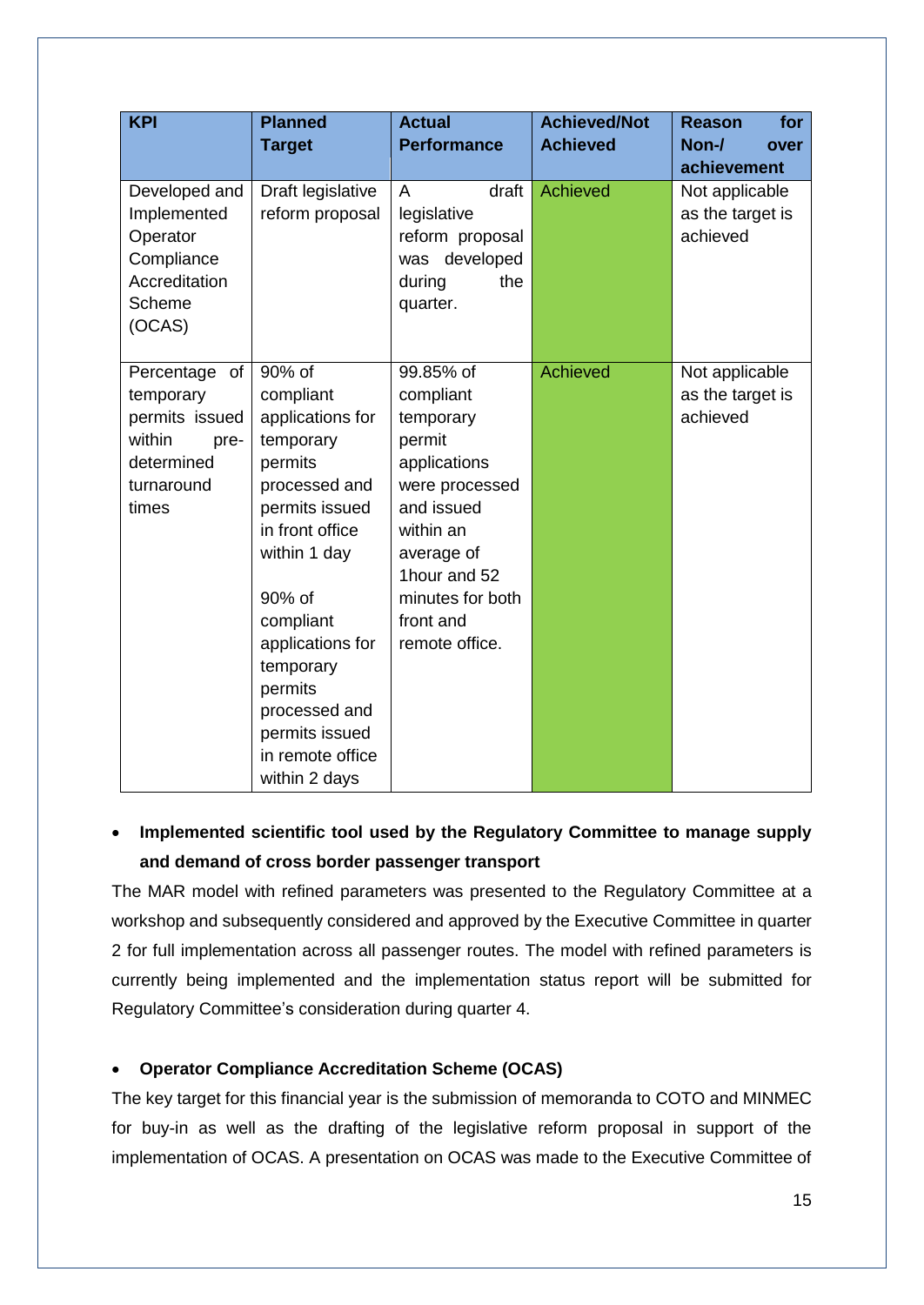the DoT in the previous quarter and the memoranda were submitted to the secretariat of both COTO and MINMEC.

In view of the fact that the Agency need to amend legislations for successful implementation of this project, one of the target is to draft a legislative proposal that will be later submitted for consideration by the Department of Transport.

## **Percentage of temporary permits issued within pre-determined turnaround times**

All temporary permits issued for both front and remote office were issued within the prescribed turnaround times.

## <span id="page-15-0"></span>**2.2.3 Other Programme Priorities**

The programme's key role is issuing of permits which is the core business of the organisation. The Licensing Administration Unit issued a total of 26 156 permits during the period under review. This implies 6 656 permits more than the projected target of 19 500 permits for the quarter and an increase of 2 193 permits or 9.15% year-on-year when compared to 2016/17 financial year.

The review reflects an increase of 2.2% and 25.9% for goods and passenger permits respectively. Out of all the goods permits issued, twenty six (26) were for cabotage goods while out of the passenger permits issued, fifteen (15) were issued for cabotage passengers. The table below details a comparison for goods permits issued during the third quarters (October – December period) of 2016/17 and 2017/18 respectively.

| <b>COUNTRY</b>  | <b>OCTOBER - DECEMBER 2016</b> |                       | <b>OCTOBER - DECEMBER 2017</b> |                       |
|-----------------|--------------------------------|-----------------------|--------------------------------|-----------------------|
|                 | <b>Applications</b>            | <b>Permits Issued</b> | <b>Applications</b>            | <b>Permits Issued</b> |
|                 | <b>Received</b>                |                       | <b>Received</b>                |                       |
| Angola          | 24                             | 32                    | 36                             | 46                    |
| <b>Botswana</b> | 1444                           | 1955                  | 1486                           | 2 1 1 0               |
| <b>DRC</b>      | 788                            | 1 1 9 0               | 730                            | 1 1 8 9               |
| Lesotho         | 622                            | 780                   | 655                            | 816                   |
| Malawi          | 599                            | 767                   | 572                            | 724                   |
| Mozambique      | 1886                           | 2488                  | 1928                           | 2 604                 |
| Namibia         | 1 1 2 9                        | 1567                  | 1 0 9 3                        | 1 4 8 1               |
| Swaziland       | 751                            | 1 0 5 2               | 845                            | 1 1 7 9               |
| Zambia          | 2 2 5 8                        | 3 2 5 3               | 2 4 2 6                        | 3 3 7 7               |
| Zimbabwe        | 2 3 6 6                        | 3 1 5 5               | 2 3 8 7                        | 3072                  |
| Cabotage        | 04                             | 31                    | 5                              | 26                    |
| <b>TOTAL</b>    | 11871                          | 16 270                | 12 163                         | 16 624                |

#### **Table 1: Goods permit statistics**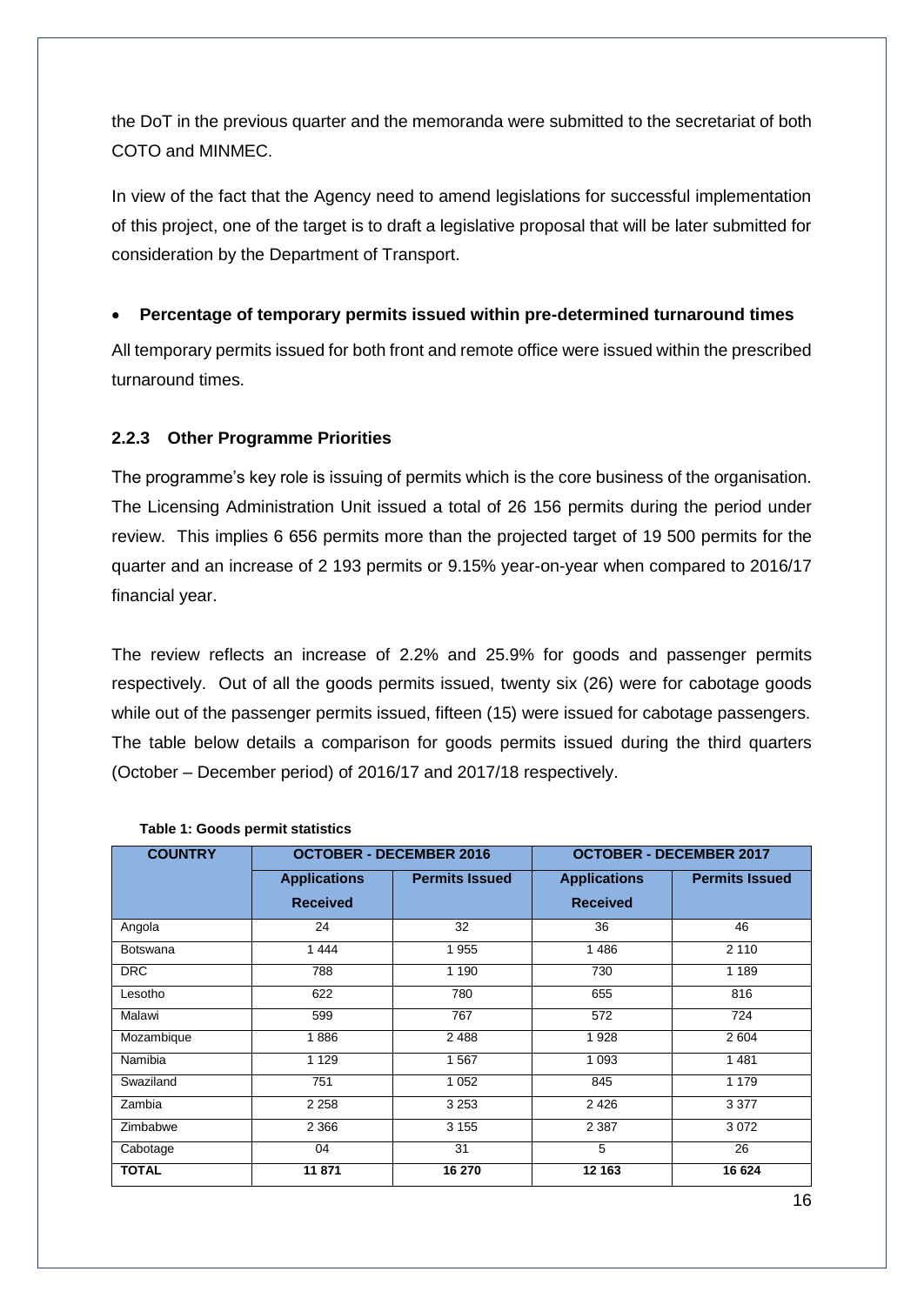The increase in the number of passenger permits may be ascribed to the fact that there was a sizeable number of pending applications for renewal of taxi permits due to the matter regarding operators with dual transport authority on the same vehicle, i.e. vehicle assigned with both an operating license as well as a cross-border permit.

The table below provides a comparison between permits issued for passenger conveyance during the third quarter (October - December period) of 2016/17 and 2017/18, respectively.

| <b>COUNTRY</b>  | <b>OCTOBER - DECEMBER 2016</b>         |                       | <b>OCTOBER - DECEMBER 2017</b>         |                       |
|-----------------|----------------------------------------|-----------------------|----------------------------------------|-----------------------|
|                 | <b>Applications</b><br><b>Received</b> | <b>Permits Issued</b> | <b>Applications</b><br><b>Received</b> | <b>Permits Issued</b> |
| Angola          | $\mathbf 0$                            | $\Omega$              | $\Omega$                               | 0                     |
| <b>Botswana</b> | 211                                    | 219                   | 176                                    | 183                   |
| <b>DRC</b>      | 02                                     | 02                    | $\Omega$                               | $\mathbf 0$           |
| Lesotho         | 414                                    | 496                   | 413                                    | 464                   |
| Malawi          | 70                                     | 81                    | 46                                     | 51                    |
| Mozambique      | 2512                                   | 2 9 6 7               | 3 3 7 8                                | 3870                  |
| Namibia         | 59                                     | 58                    | 68                                     | 68                    |
| Swaziland       | 361                                    | 333                   | 396                                    | 403                   |
| Zambia          | 14                                     | 15                    | 58                                     | 61                    |
| Zimbabwe        | 2 1 9 5                                | 2837                  | 3 1 3 9                                | 3721                  |
| Cabotage        | 08                                     | 11                    | 14                                     | 15                    |
| <b>TOTAL</b>    | 5846                                   | 7019                  | 7688                                   | 8836                  |

#### **Table 2: Passenger permits statistics**

The number of permits issued for the conveyance of tourists increased by 3.3% during the quarter under review. The table below shows a comparison between tourist permits for the third quarter (October - December period) of 2016/17 and 2017/18, respectively.

**Table 3: Tourism permits statistics**

| <b>COUNTRY</b> |                                              | <b>TOURISM</b> |                                |                       |
|----------------|----------------------------------------------|----------------|--------------------------------|-----------------------|
|                | <b>OCTOBER - DECEMBER 2016</b>               |                | <b>OCTOBER - DECEMBER 2017</b> |                       |
|                | <b>Permits Issued</b><br><b>Applications</b> |                | <b>Applications</b>            | <b>Permits Issued</b> |
|                | <b>Received</b>                              |                | Received                       |                       |
|                | 625                                          | 674            | 587                            | 696                   |

In line with this role is the referral of applications for concurrence, licensing operations and capturing of related statistics thereof. The function also calls for administrative tasks such as review of error rate, filling, as well as support provided to the Regulatory Committee. The unit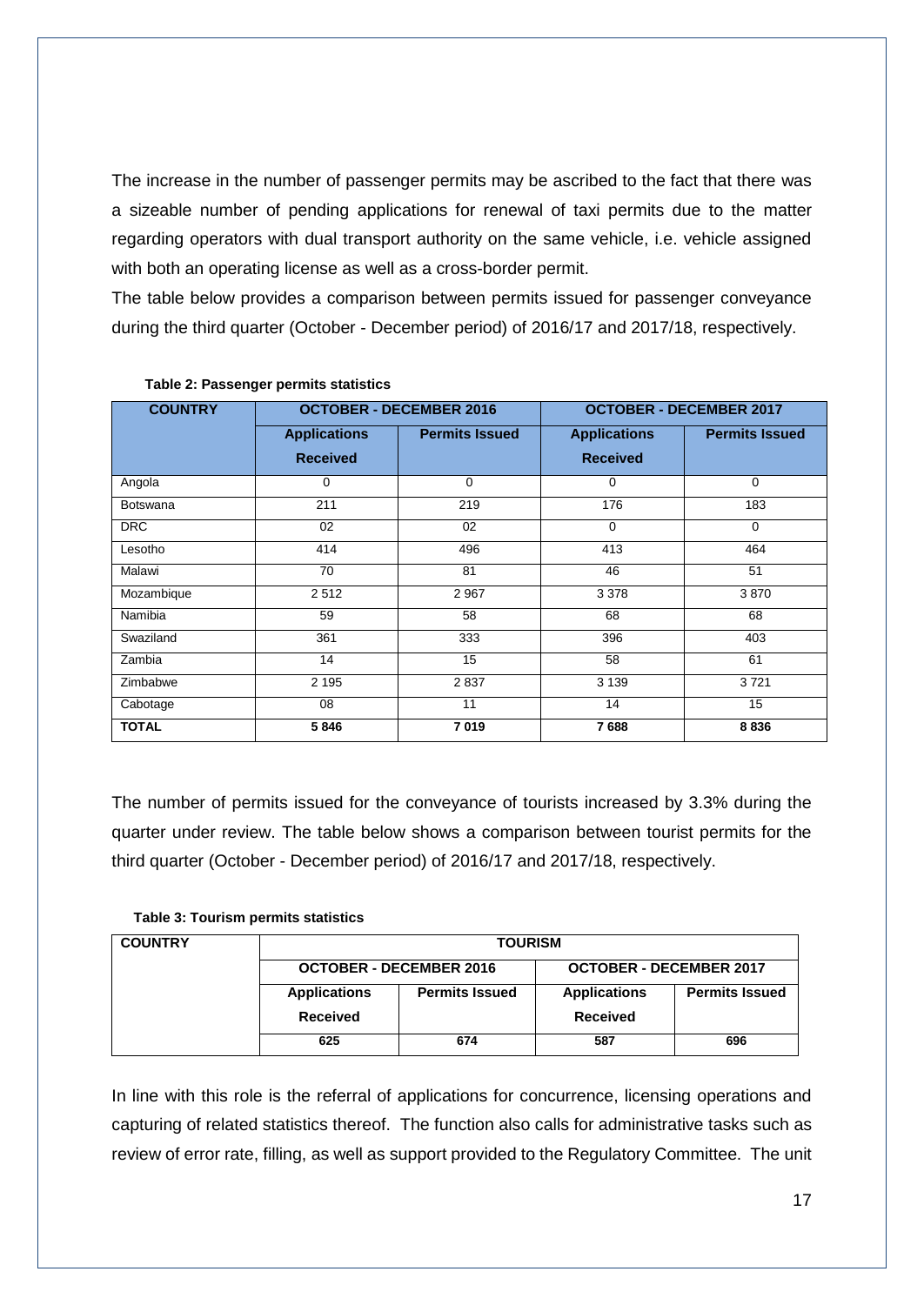further compiles/review the compliance checklist for passenger applications in accordance with provisions of legislation and adjudication of application for temporary permits.

# <span id="page-17-0"></span>**2.2.4 Key challenges and corrective action**

There were no challenges noted by the programme during the period under review.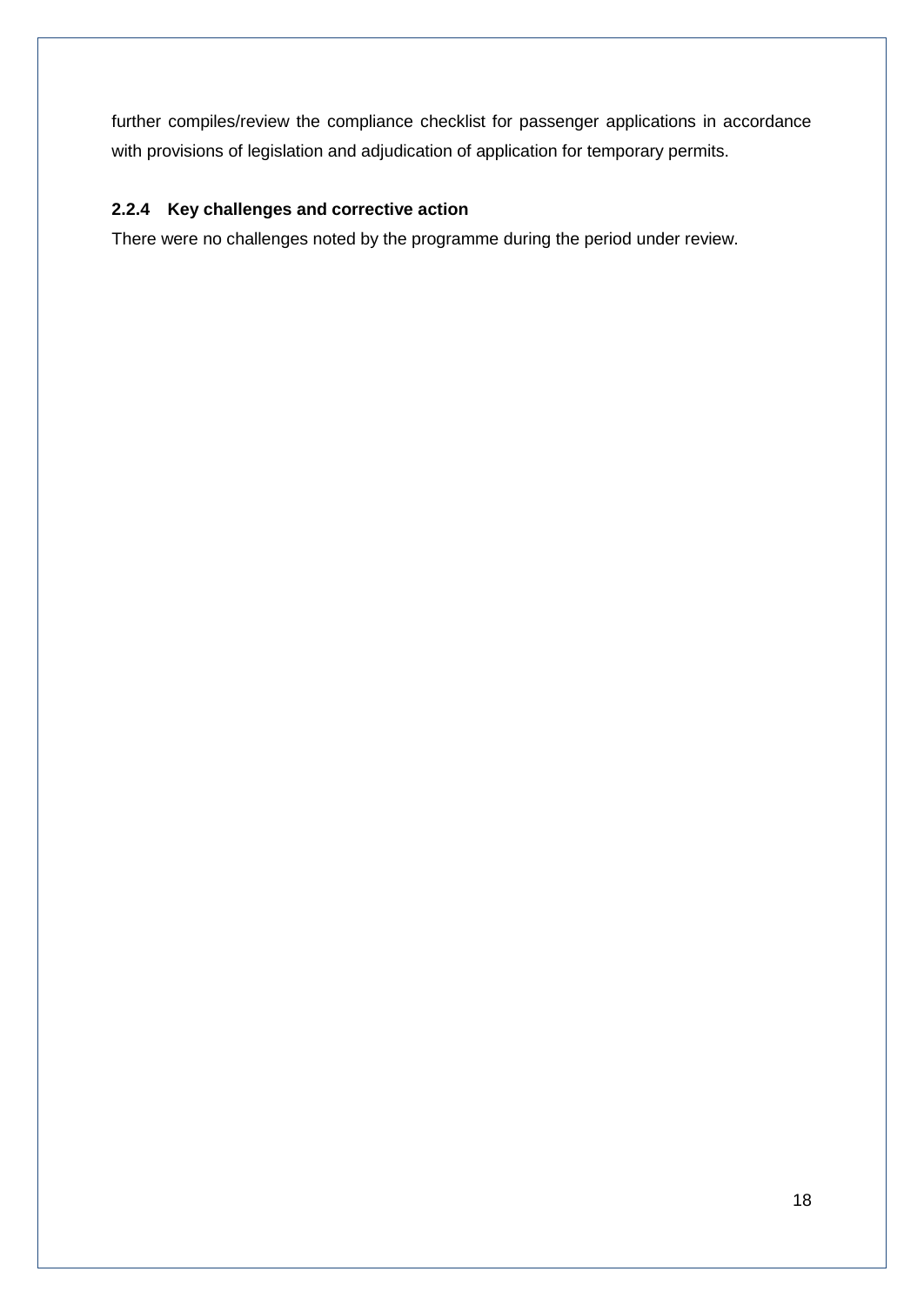## <span id="page-18-0"></span>**2.3 PROGRAMME 3: PROFILING SERVICES**

## <span id="page-18-1"></span>**2.3.1 Introduction**

This programme involves gathering of intelligence that is used for evidence based decision making and developing law enforcement standards benchmarks. Intelligence is generated from information and statistics obtained from sources such as law enforcement and profiling operator behaviour, analysing routes and traffic tendencies. A comprehensive intelligence report was developed to provide timely, accurate and relevant support to Regulatory Committee.

| <b>KPI</b> |     | <b>Planned Target</b> | <b>Actual</b>      |     | <b>Achieved/Not</b> | <b>Reason</b><br>for     |
|------------|-----|-----------------------|--------------------|-----|---------------------|--------------------------|
|            |     |                       | <b>Performance</b> |     | <b>Achieved</b>     | Non-/<br>over            |
|            |     |                       |                    |     |                     | achievement              |
| Number     | οf  | <b>EXCO</b>           | Section            | 39  | Achieved            | applicable<br><b>Not</b> |
| operator   | and | recommended           | Report             | was |                     | as the target is         |
| corridor   |     | 39<br>Section         | approved           | by  |                     | achieved                 |
| profiling  |     | report submitted      | <b>EXCO</b>        | and |                     |                          |
| reports    | for | the<br>to             | recommended        |     |                     |                          |
| decision   |     | Regulatory            | to                 | the |                     |                          |
| making     |     | Committee<br>for      | Regulatory         |     |                     |                          |

**Committee** 

## <span id="page-18-2"></span>**2.3.2 Summary of Programme Performance**

## <span id="page-18-3"></span>**2.3.3 Annual Performance Plan Achievements/Progress**

decision making

## **Number of Operator and corridor profiling reports for decision making**

The Section 39 covering the period July – September 2017 was compiled and submitted to the Executive Committee for recommendation to the Regulatory committee. Below are some of the key issues arising from the report:

- While the rate of return of expired permits has increased from 27% reported in the previous quarter to 34%, the level of non-compliance still remain a concern to the Agency. Of the 18 931 expired permits, only 6 490 were returned, which indicates a return rate of 34%. Management will be looking at various measures to ensure improved rate of compliance on the return of expired permits.
- Similarly, the return of passenger lists and consignment notes by passenger transport operators and freight operators respectively still reflect a low rate of return.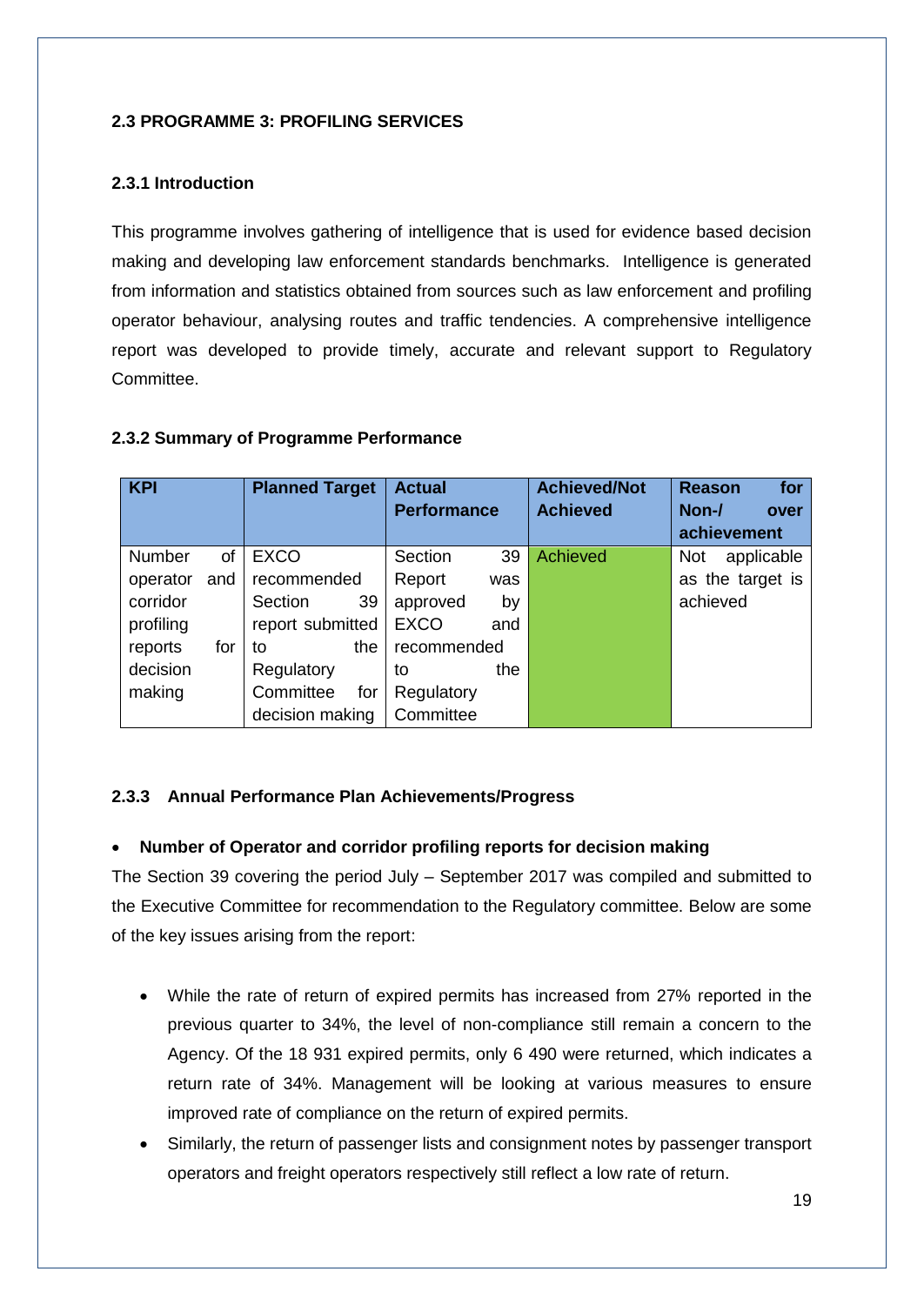With respect to inspections, a total of 59 690 vehicles were inspected during the reporting period resulting in a decrease of 11% from the previous period. There are on-going discussions with the management of Road Transport Inspectorate at the RTMC to ensure that cross border law enforcement is maintained at the highest level.

## <span id="page-19-0"></span>**2.3.4 Key challenges and corrective action**

The low rate of return of expired permits, passenger lists and consignment notes remain a key challenge. Management will be devising mechanism to improve the rate of return.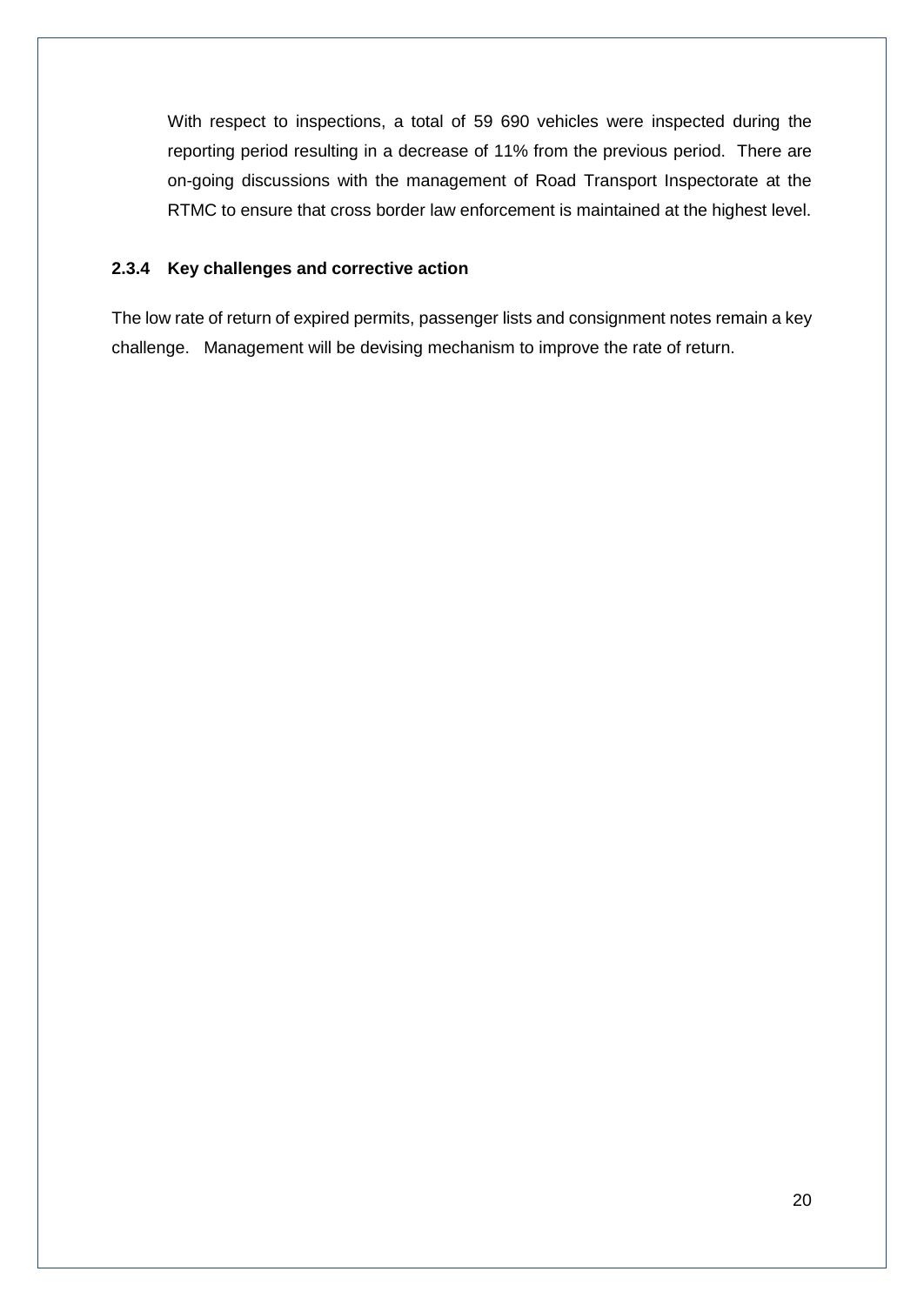## <span id="page-20-0"></span>**2.4 PROGRAMME 4: STAKEHOLDER MANAGEMENT**

## <span id="page-20-1"></span>**2.4.1 Introduction**

This Programme is responsible for strategic relations at various levels and platforms of engagements. Its priority is to ensure that strategic partnerships are sustained and strengthened to contribute towards improving the seamless flow of goods and people across borders. For the quarter under review, the programme has achieved 100% of its targets.

<span id="page-20-2"></span>

|  |  |  |  | 2.4.2 Summary of Programme Performance |
|--|--|--|--|----------------------------------------|
|--|--|--|--|----------------------------------------|

| <b>KPI</b>                                                                                                    | <b>Planned</b><br><b>Target</b>                                                                   | <b>Actual Performance</b>                                                                                                                                                                                                                                             | <b>Achieved/Not</b><br><b>Achieved</b> | <b>Reason for</b><br>Non-/ over<br>achievement  |
|---------------------------------------------------------------------------------------------------------------|---------------------------------------------------------------------------------------------------|-----------------------------------------------------------------------------------------------------------------------------------------------------------------------------------------------------------------------------------------------------------------------|----------------------------------------|-------------------------------------------------|
| Developed and<br>implemented<br>stakeholder<br>management<br>plan                                             | Consultation<br>with cross<br>border<br>industry on<br>Draft<br>Stakeholder<br>Management<br>Plan | Engagements/consultations<br>held<br>with<br>various<br>were<br>stakeholders in the cross<br>border industry on the draft<br>Stakeholder<br>Management<br>Stakeholder<br>Plan.<br>Consultation<br>report<br>was<br><b>EXCO</b><br>presented<br>for<br>to<br>approval. | Achieved                               | None as the<br>target<br>was<br>achieved.       |
| Facilitated<br>the<br>implementation<br><b>SADC</b><br>the<br>of<br>protocol<br>and<br>regional<br>agreements | Convened a<br>multilateral<br>workshop                                                            | A SADC<br>workshop<br>was<br>convened in October and a<br>workshop<br>report<br>was<br>approved by EXCO.                                                                                                                                                              | Achieved                               | None as the<br>target<br>was<br>achieved.       |
| Developed and<br>implemented<br><b>Industry</b><br>development<br>strategy                                    | Draft Industry<br>Development<br>Strategy                                                         | <b>Draft Industry Development</b><br>Strategy was<br>developed<br>and submitted to EXCO for<br>inputs.                                                                                                                                                                | Achieved                               | None<br>the<br>as<br>target<br>was<br>achieved. |

## **Developed and implemented Stakeholder Management Plan**

In line with the set target, consultations on the stakeholder management plan currently in progress were conducted. Subsequent to that, a consultation report was compiled and submitted to EXCO for approval.

# **Facilitated the implementation of the SADC protocol and regional agreements**

The Cross-Border Road Transport Agency in collaboration with SADC Secretariat and DoT hosted a workshop to review the implementation of road transport provisions of Chapters 5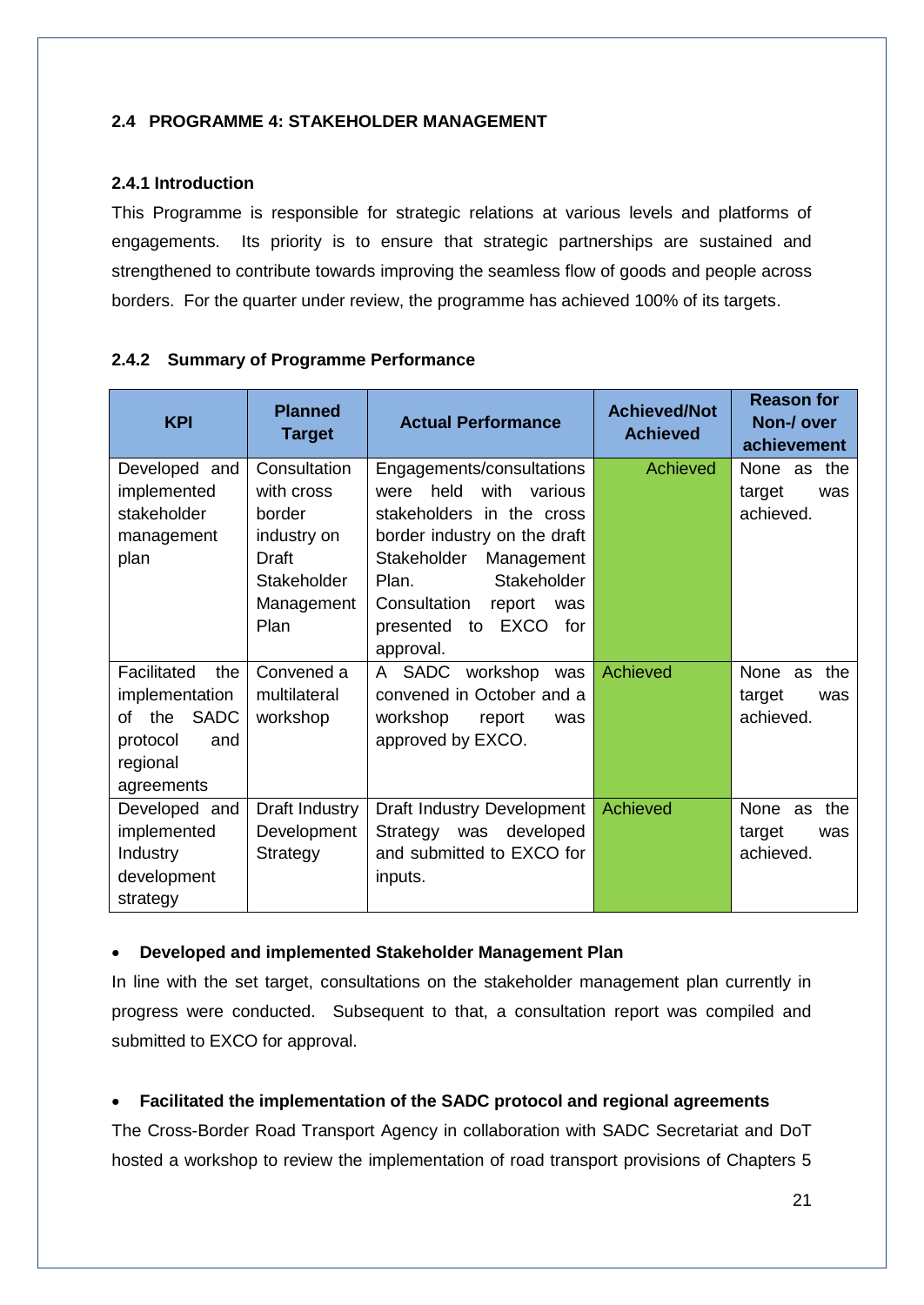and 6 of the SADC Protocol on Transport, Communications and Meteorology (PTCM, or SADC Protocol), and provisions of the bilateral Cross-Border Road Transport Agreements on 10 October 2017. The highlight of the Workshop was the resolution to establish a Multilateral Cross Border Regulators Forum. The report together with an Action Plan was presented to EXCO and recommended to the Regulatory Committee.

## **Developed and implemented Industry Development Strategy**

The Agency drafted an Industry Development Strategy with an aim of guiding interventions that will add value to the cross-border road transport industry and enhance transformation of the industry.

The Strategy identifies industry challenges, areas of development, stakeholders and develops interventions to address the identified challenges. In addition to that, the Strategy gives focus to the need to transform the cross-border road transport industry to ensure that the demographics are representative of the South African public and that previously disadvantaged individuals acquire a share of the market in order to participate in the business.

## <span id="page-21-0"></span>**2.4.3 Other Programme Priorities**

# **Progress on operator constraints addressed operator constraints addressed or escalated and consistently followed-through as recorded in the constraints register**

During this quarter, only one constraint was reported and resolved. The Agency mainly focused on previously reported constraints experienced in Zimbabwe. In response to the constraint, a Zimbabwe Joint Route Management Group (JRMG) and the Joint Committee (JC) were held in November 2017.

In addition, the Agency participated in the Botswana Bi-national Commission (BNC) where the Agency was afforded an opportunity to present constraints that would be elevated to the Minister's Commission. These were mainly matters reported by operators in the previous years, such as Third Party Insurance and Road User Charges. For purposes of enhancing efficiency in constraints resolution, after engagements with Botswana on the JC and BNC, the division formed an inter-divisional Task Team to immediately implement the resolutions of the JC.

### **Percentage of Passenger Conflicts addressed within 6 months**

For the period under review, one conflict of RUSZMOULDTA, SIZWE and RUSGULDTA was reported and is still being addressed. Furthermore, in line with the objectives of Industry Partnership Development Plan (IPDP), the Programme conducted training workshops for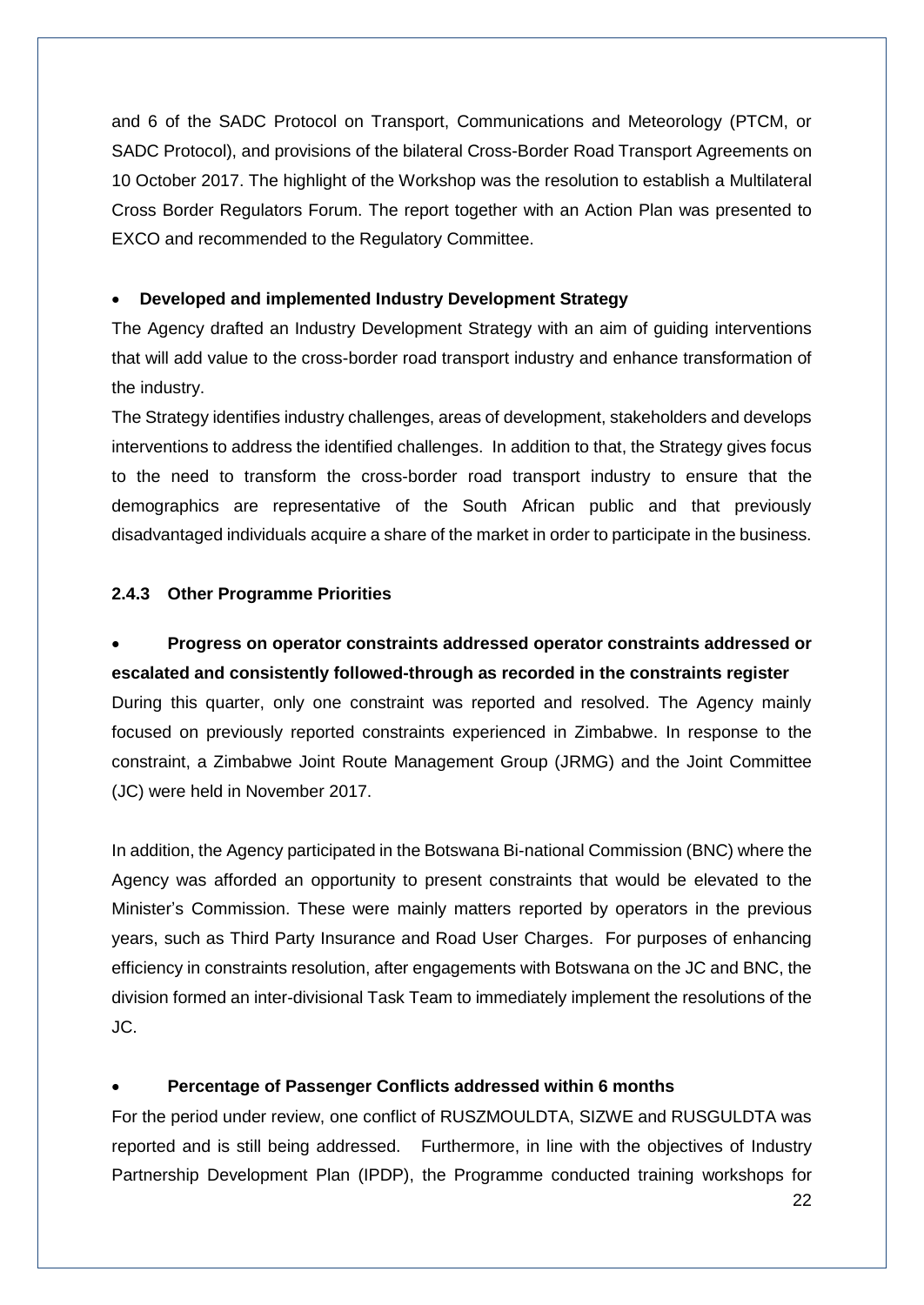operators and provided guidance for proper Institutionalization and good corporate governance within the taxi industry.

# <span id="page-22-0"></span>**2.4.4 Key Challenges and corrective action**

There were no significant challenges encountered.

<span id="page-22-1"></span>**2.5 PROGRAMME 5: RESEARCH AND DEVELOPMENT**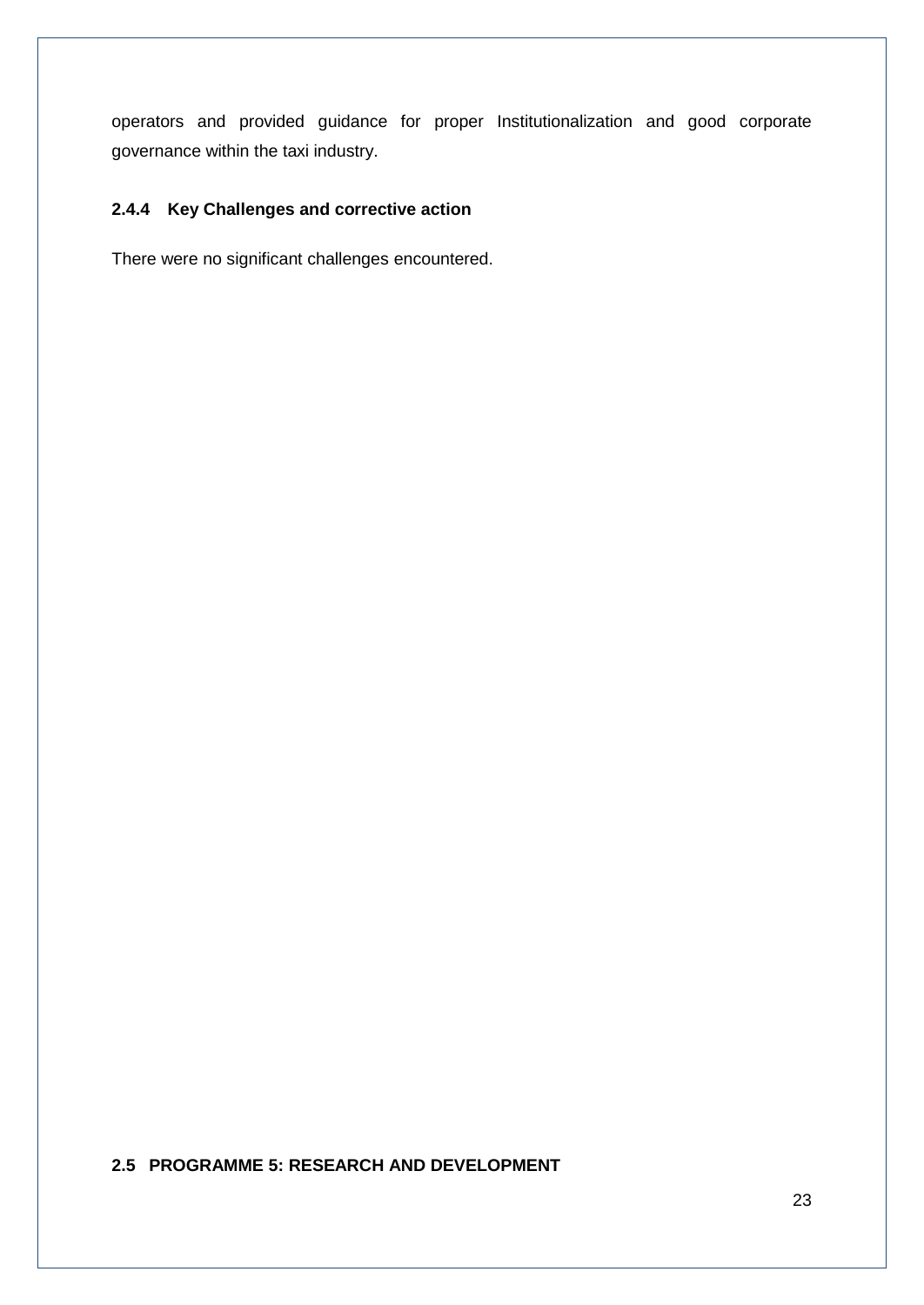## <span id="page-23-0"></span>**2.5.1 Introduction**

The Research and Development (R&D) Programme conducts in-depth research in relevant areas with an aim of providing scientifically-driven solutions to the Agency and information to key industry stakeholders. The information is disseminated with a view to inform decisionmaking towards resolving challenges in the cross-border road transport industry, enhancing the unimpeded flow of cross-border road transport movements, regional trade, regional integration, development of the industry and providing information towards the overall development of the sector. The Programme is also responsible for providing strategic support by driving major initiatives and strategic projects in the Agency to enable the organisation to achieve its objectives and goals as well as project management support.

## <span id="page-23-1"></span>**2.5.2 Summary of Programme Performance**

| <b>KPI</b>                                                                                                                                                 | <b>Planned</b><br><b>Target</b>                                                            | <b>Actual</b><br><b>Performance</b>                                                                                                                                                      | <b>Achieved/Not</b><br><b>Achieved</b> | <b>Reason for</b><br>Non-/ over<br>achievement |
|------------------------------------------------------------------------------------------------------------------------------------------------------------|--------------------------------------------------------------------------------------------|------------------------------------------------------------------------------------------------------------------------------------------------------------------------------------------|----------------------------------------|------------------------------------------------|
| Number of<br>Annual State of<br>Cross-border<br>operations<br>reports<br>(ASCBOR)<br>submitted to<br>the Minister<br>and other<br>relevant<br>stakeholders | <b>EXCO</b><br>approved<br>progress report                                                 | Progress report<br>on the<br>development of<br>the Annual<br><b>State of Cross-</b><br><b>Border</b><br>Operations<br>Report<br>(ASCBOR) was<br>presented to<br>and approved<br>by EXCO. | Achieved                               | None, as target<br>was achieved                |
| Number of<br>country profiles<br>developed                                                                                                                 | <b>EXCO</b><br>approved<br>country profile<br>progress<br>Report<br>for<br><b>Botswana</b> | <b>Botswana</b><br>country profile<br>progress Report<br>was approved<br>by EXCO.                                                                                                        | <b>Achieved</b>                        | None, as target<br>was achieved                |
| Developed<br>model to<br>calculate<br>transit and cost<br>of delays at<br>commercial<br>border posts                                                       | <b>Draft Cross</b><br>border flow<br>calculator<br>concept<br>document                     | The Concept<br>Document for<br>Cross-Border<br><b>Flow Calculator</b><br>was developed<br>and approved                                                                                   | Achieved                               | None, as target<br>was achieved                |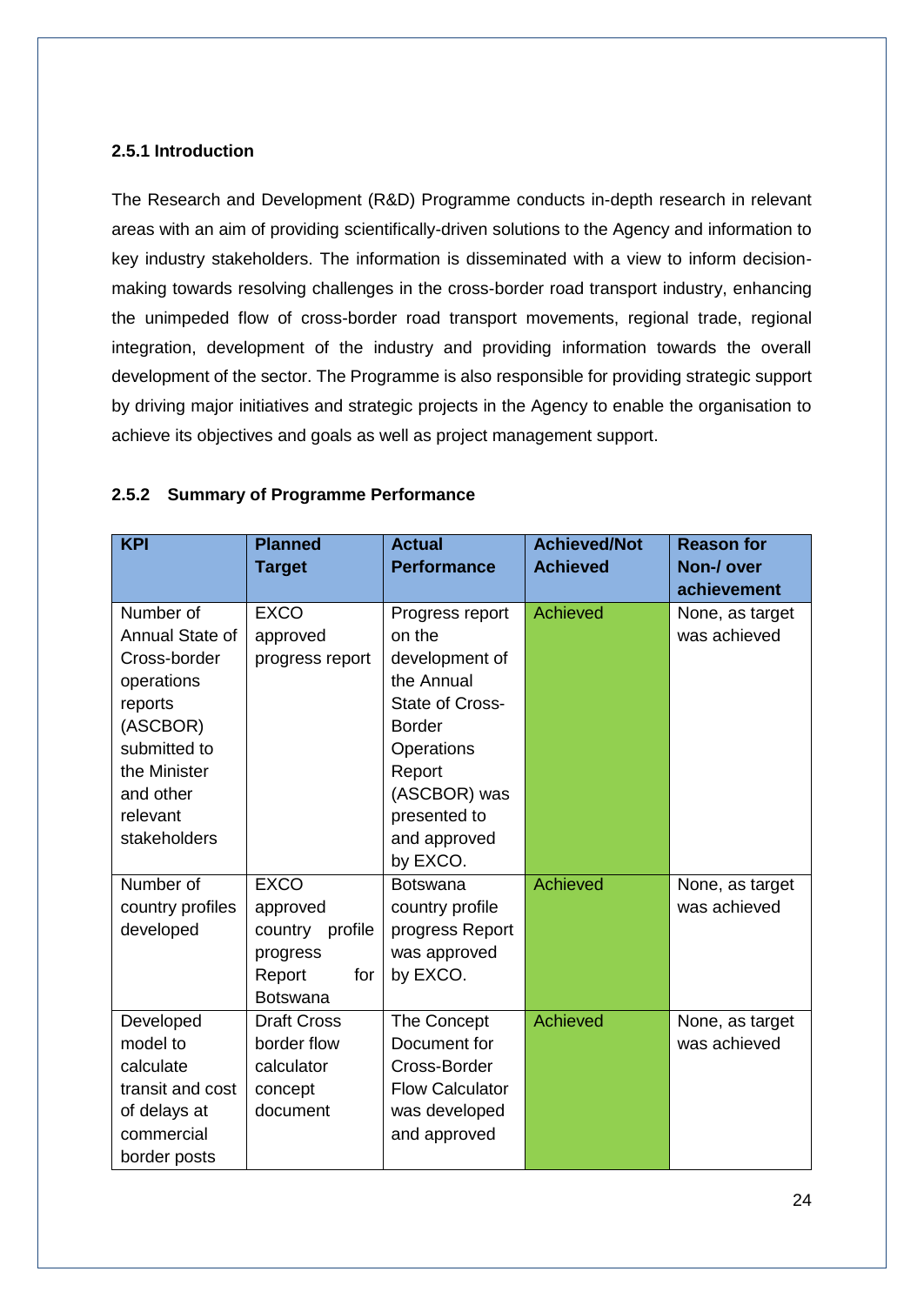| <b>KPI</b> | <b>Planned</b><br>Target | <b>Actual</b><br><b>Performance</b> | <b>Achieved/Not</b><br><b>Achieved</b> | <b>Reason for</b><br>Non-/ over<br>achievement |
|------------|--------------------------|-------------------------------------|----------------------------------------|------------------------------------------------|
|            |                          | by EXCO in                          |                                        |                                                |
|            |                          | quarter 2.                          |                                        |                                                |

## **Annual State of Cross-Border Operations Report (ASCBOR)**

This report is one of the critical strategic advisory documents that the Agency prides itself with. It apprises the Minister of Transport, the DoT and other key stakeholders on trade and transport matters, such as challenges facing the industry and mitigation initiatives thereof, corridor performance indicators and market trends.

During the quarter under review, chapters 4, 5 and 6 of the ASCBOR report were drafted and a progress report was submitted to EXCO for approval.

# **Development of Country Profile Reports**

The aim of country profile reports is to provide a consolidated platform for the dissemination of information that is useful to key stakeholders in the cross-border environment, particularly cross-border road transport operators, regulatory authorities and trading parties.

For 2017/18, the target for the Programme is to develop two Country Profiles for Swaziland and Botswana. The Country Profile for Swaziland was completed at the end of quarter 2 whilst the draft Country Profile for Botswana was submitted to EXCO for approval during the quarter under review for finalisation during quarter 4.

# **Cross-Border Flow Calculator**

The major aim of the project is to develop a Cross Border Flow Calculator that can be used to calculate transit times and the economic impact of the delays along the corridors. The target for 2017/18 is the development of a concept document. For the quarter under review, the Programme continued with data gathering and analysis and engagements with relevant stakeholders.

# <span id="page-24-0"></span>**2.5.3 Other Programme Priorities**

Over and above the APP targets, the R&D Programme had other key priorities as detailed below;-

**Linking Africa Plan**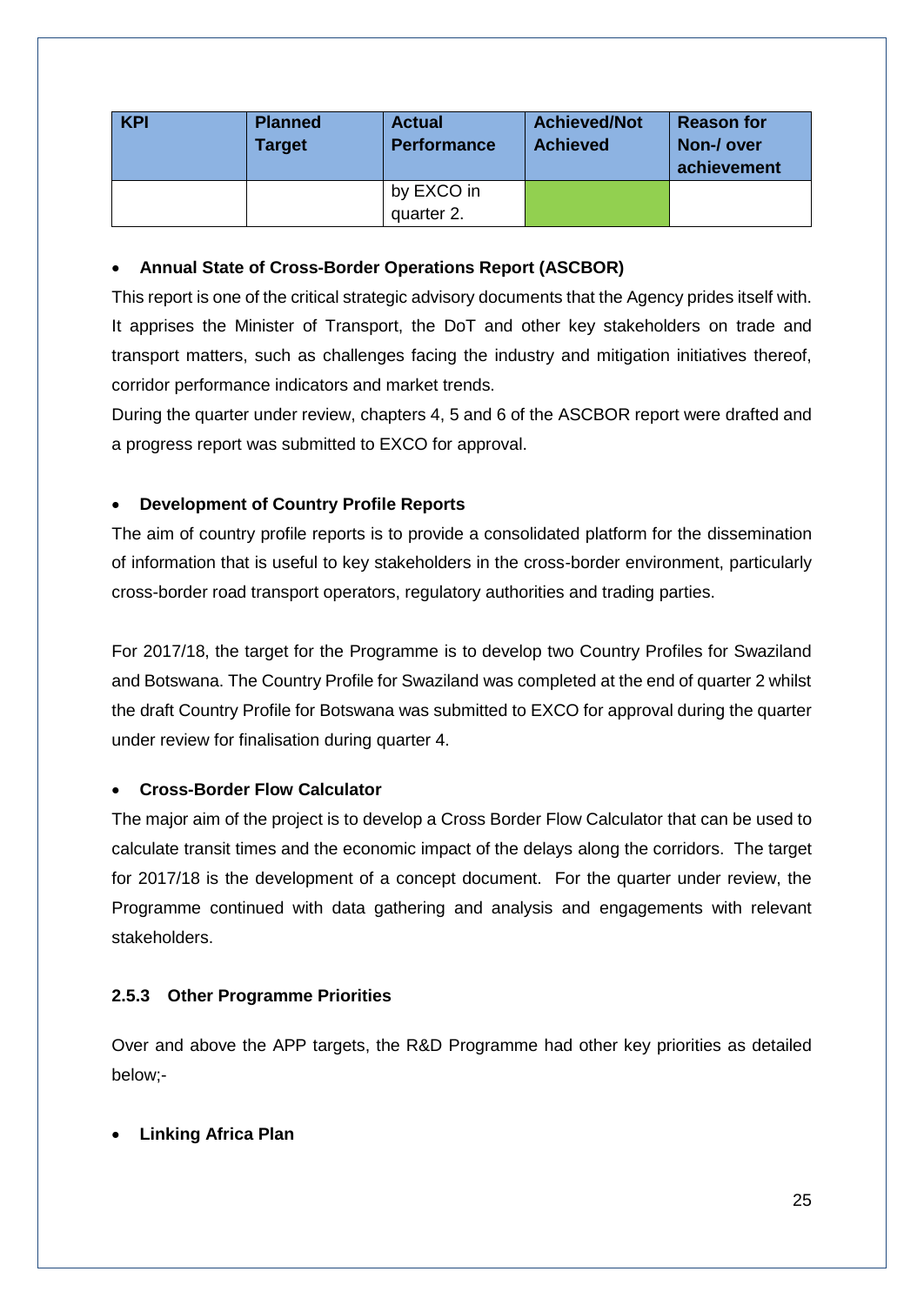This financial year's target is to develop a Linking Africa Plan that is aimed at identifying interventions that may be implemented towards enhancing the unimpeded flow of crossborder road transport movements, intra-Africa trade, regional integration and enhancing industrialisation on the African continent.

In the quarter under review, the Agency proceeded with stakeholder consultations and also consolidated the Draft Linking Africa Plan. The Linking Africa Plan was presented to stakeholders at the O R Tambo International Road Transport Indaba in October 2017 to solicit inputs. The Draft Plan was updated in line with inputs received and will be presented to EXCO for approval.

## **Other Research Projects**

The following research projects, amongst others are currently underway:

- Pilot Developed Model (2016) to estimate the cost of doing business on the NSC, MDC and TKC Corridors and the model has been refined during the quarter;
- Establishment of cross-border road transport trade volumes passing through 19 commercial border posts between South Africa and neighbouring countries and in the period under review engagements were held with SARS on data sharing mechanisms;
- Development of an integrated passenger transport regulation model with the aim of improving passenger transport regulation and the model has been refined to date;
- Conduct research into alternative funding sources for the operations of the Agency;
- Assessment of cross border passenger infrastructure facilities at origin and destination points and key nodal points and data gathering and drafting of the consolidated report continued during the quarter;
- Assessment of road crashes involving cross border road transport vehicles (crashes stats, strategies to reduce accidents, role of CBRTA), data gathering, stakeholder engagements and drafting of the report was conducted in the period under review;
- Information Dissemination Bulletins that provides update to stakeholders in the cross border road transport sector with information on current developments, requirements for cross-border road transportation and changes taking place that have an impact on cross-border road transport, especially with respect to cross-border operations;
- Determination of the role of the C-BRTA towards the implementation of the National Road Safety Strategy; and
- Investigate mechanisms that can be used to enhance industry transformation in the cross-border road freight transport market and in the period under review, the Industry Transformation Strategy documents was reviewed and inputs provided with respect to mechanisms to enhance industry transformation.